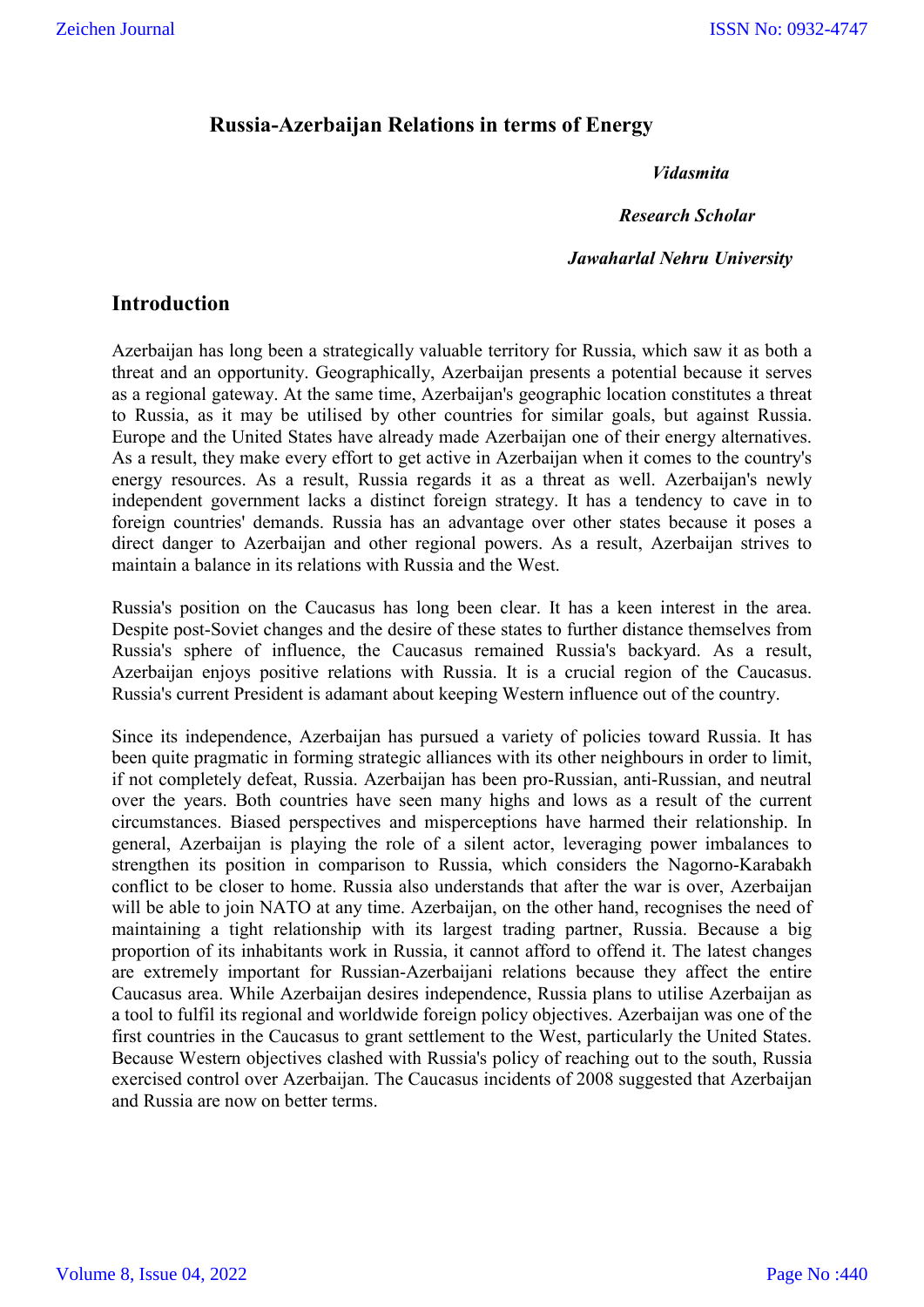# **Relations between Russia and Azerbaijan during Heydar Aliyev's presidency**

Following the dissolution of the Soviet Union, both countries became independent countries. However, they had opposing viewpoints about each other. Azerbaijan was regarded by Russia as a strategically vital entity in the Caucasus area. During their liberation fight leading up to their first year of independence, the majority of Azerbaijanis maintained a negative view of Russia. In 1991, Russia declined to open diplomatic relations with Azerbaijan. It refused to sign the Azerbaijan-proposed Friendship and Cooperation Treaty.

At the time, Azerbaijan was led by Ayaz Mutalibov. Kozirev, the Russian Minister of Foreign Affairs, conducted his first visit to the country on April 3, 1992. Finally, on April 4, 1992, Russia recognised Azerbaijan as an independent state, and diplomatic relations were established between the two countries. However, there were disagreements between the legislative and the government in Azerbaijan over Russia's treatment.

The Russian-created Commonwealth of Independent States (CIS) was not ratified by the parliament (Aslanli 2010). The Azerbaijan Popular Front, led by Ebulfez Elchibey, came to power in 1992. During his visit to Russia, a series of agreements between Russia and Azerbaijan were inked, despite simmering tensions in Azerbaijan due to anti-Russia sentiments. As a result, Russian enterprises were denied access to petroleum companies, prompting unrest on the Russian side, especially because Western companies were given priority. Elchibey also expelled a large number of Russian troops from the nation, leading to the 1993 coup and his removal from power (Aslanli 2010).

In June 1993, Heydar Aliyev was invited to Baku and elected Speaker of Parliament. His approach to Russia was regarded as moderate. Western firms' operations in Azerbaijan were halted on June 22, 1993, and their bank accounts were blocked. In the summer of 1993, Aliyev travelled to Russia to prevent Armenia's invasion. Heydar Aliyev has become a member of the Commonwealth of Independent States (CIS). On September 20, 1993, Parliament passed the Commonwealth of Independent States (CIS) Membership Agreement. On September 24, 1993, Aliyev signed a series of agreements in Moscow (Aslanli 2010).

While Mutalibov was punished for his pro-Russian actions, Elchibey was punished for his anti-Russian position. As a result, Armenia invaded the country and took over several of its areas. To punish Azerbaijan, Russia was on Armenia's side. Heydar Aliyev acted with great foresight, considering the destiny of previous leaders. During the first six months of his presidency, Obama did not take a combative stance against Russia. Despite this, the occupation of Armenia continued. In 1994, Aliyev's government established diplomatic contacts with the West.

Azerbaijan wants to make the most of the new opportunities offered by Western corporations. Negotiations with Western firms resulted in a new framework for Azerbaijan-Russia relations, dubbed "balanced foreign policy." Russia, on the other hand, has refused to acknowledge Azerbaijan's energy agreements with Western firms. During the reign of Prime Minister Victor Cernomirdin, Russian petroleum corporations worked hard to create excellent relations with Azerbaijan, and the two nations signed "The Contract of the Century" in Baku on September 20, 1994. The Russian corporation Lukoil was given 10 percent ownership of the petroleum sector under this arrangement. Russia, on the other hand, was remained opposed to Azerbaijan's oil partnerships with Western businesses (Aslanli 2010).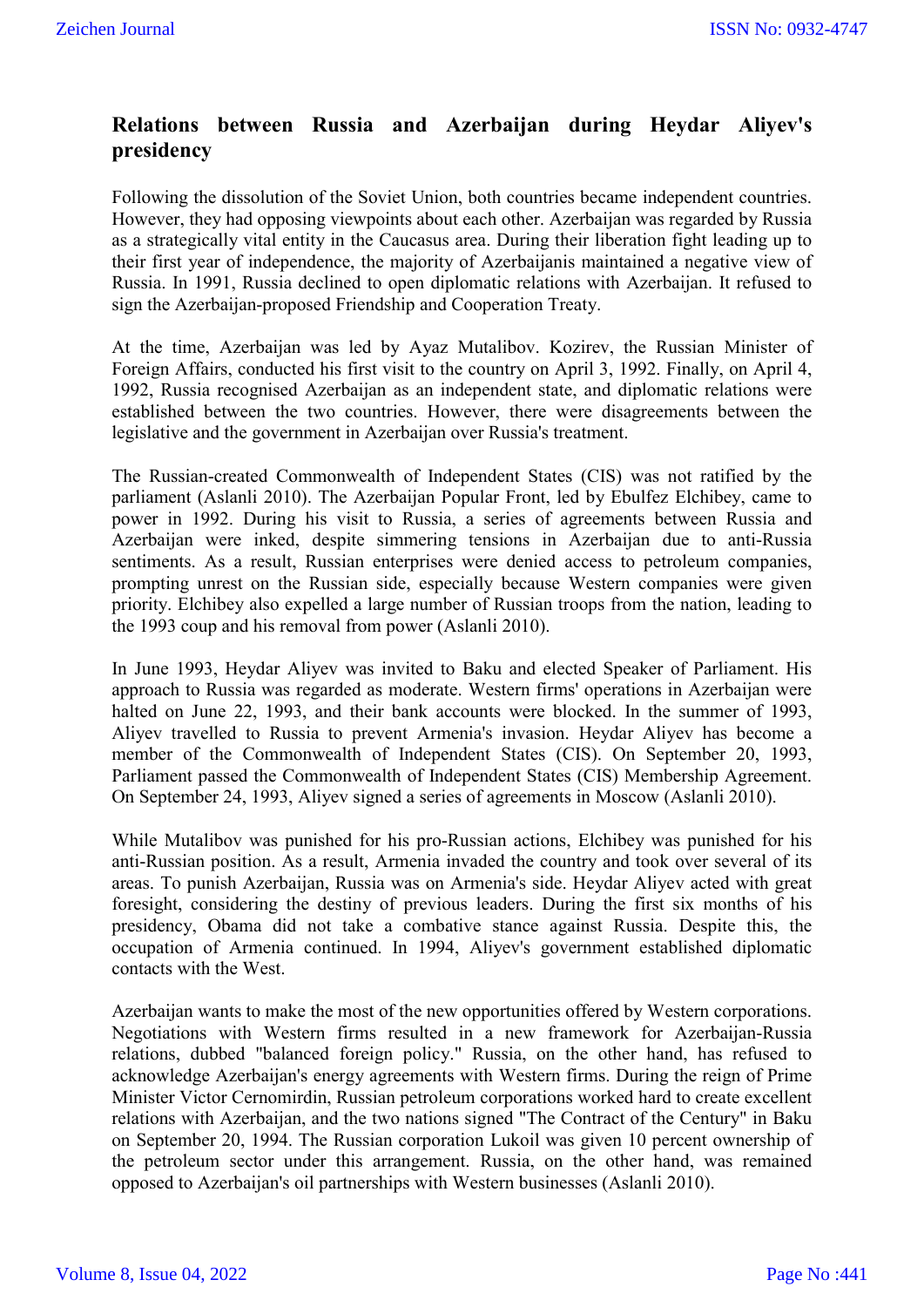The matter of Chechnya was another source of tension between the two countries. Tensions in Chechnya began during the 1994-96 Chechen-Russian War. Azerbaijan was thought to be supporting rebel forces in Chechnya, according to Russia. Azerbaijan, on the other hand, has denied the Russian charges. As a result of all of this, Russia has placed three years of economic sanctions on Azerbaijan. Azerbaijan was hit hard by the sanctions because Russia accounted for 70% of its commerce. The Hasavyurt Treaty, which was signed between Russia and Chechnya in 1996, helped to reduce hostilities with Chechnya. Following the deal, Russia lifted economic sanctions. After invading Daghestan in August 1999, Russia launched an attack on Chechnya on October 1, 1999. The Gimir Village in the Zakatala region of north Azerbaijan was bombarded by a Russian jet. While Russian Air Force Commander Lieutenant General Anatoli Kornukov claimed that Russian forces were not involved in the attack, Russian Ambassador to Baku Aleksandr Blokhin admitted that "they lost the bomb." Since Putin's election as President of Russia, the Azerbaijan government has tightened restrictions on the activities of Chechens. Some Chechens were caught in Azerbaijan and deported back to Russia (Aslanli 2010).

## **During Putin's presidency, relations between Russia and Azerbaijan were strained**

From 1991 to 2001, no Russian presidents paid a visit to Azerbaijan. On the 9th of January 2001, Putin travelled to Azerbaijan with a large group for a two-day visit. The visit was originally scheduled for 2000, however it was postponed due to a variety of factors. The visit took place in a pleasant atmosphere. The thorny topic of the Gebele base was discussed, but no decision was reached. On the other hand, a significant agreement on cooperation in the Caspian Sea's security was established. In 2002, Russia hosted the second round of Putin-Aliyev talks (24 to 26 January). Putin stated that Russia and Azerbaijan will cooperate militarily. Aliyev also praised Putin's contribution to the improving relations between Azerbaijan and Russia. The Status and Benefiting Principles of Gebele Radio Location Station, a long-term economic cooperation pact between the countries through 2010, and a joint declaration by the two leaders were among the agreements inked between them. These accords seek to create Russian-Azerbaijani economic cooperation. Its goal was to develop collaboration in order to prevent any fiscal invasion and to collaborate on border protection (Aslanli 2010).

## **Relations between Russia and Azerbaijan during Dmitry Anatolyevich Medvedev's presidency**

In 2008, Medvedev was elected President of Russia. He served as Russia's third President. Despite this shift, neither Azerbaijan nor Russia's policy have changed significantly. While official visits at the highest levels of government continued, there were some clashes between the two countries. Tensions arose on four important areas in late 2002 and early 2003. These concerns included energy agreements, espionage accusations, and Russian assertions of Azerbaijani aid to Chechnya, all of which resulted in acts against Azerbaijanis in Russia (Aslanli 2010).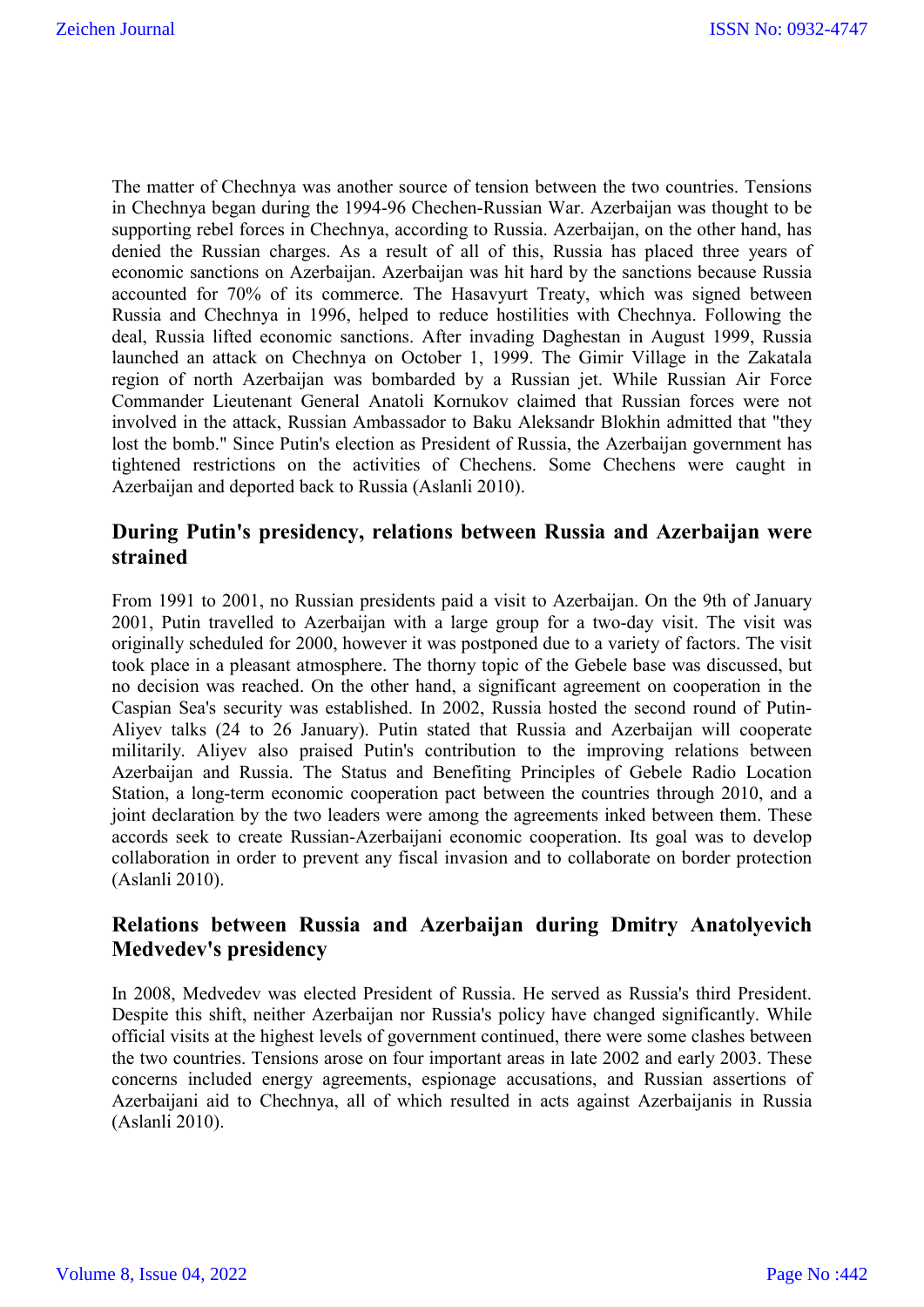The arrival of Turkish President Abdullah Gul sparked anti-Western sentiment in Azerbaijan. In September 2008, he attended a national football match in Yereven and met Armenian President Serj Sarkisyan. Azerbaijan expressed its dissatisfaction by making many policy decisions. Azerbaijan signed a natural gas agreement with Russia after a dispute between Turkey and Azerbaijan over energy negotiations. Azerbaijan also signed the "Moscow Declaration" on November 2, 2008, which opposed the use of military force to resolve the Karabakh conflict.

The Nabucco deal, which was signed in Ankara, included Azerbaijan as well. As a result of these events, there have been discussions about changing Azerbaijan's foreign policy. Following Ilham Aliyev's visits to France, Russia, and Iran shortly after taking office, it was widely assumed that Azerbaijan was neglecting the regional power balance. Azerbaijan, on the other hand, has denied that Russian influence has influenced its foreign policy. According to Azerbaijan's authorities, Heydar Aliyev developed the "balance of power" as part of the country's foreign strategy (Aslanli 2010). As a result of all of this, Azerbaijan has realised the importance of maintaining a balance between its relations with Russia and the West. As a result, Azerbaijan took steps to maintain the balance.

### **The Role of NATO in Azerbaijan**

After gaining independence, Azerbaijan enjoyed friendly connections with the West. The European Union and the United States are those powers. They were particularly interested in the oil and gas potential of Azerbaijan. This sparked the "Great Game" over Azerbaijan's natural resources. It has resulted in significant foreign investment in the gas and oil sectors (Korkut and Preljevic 2017).

After gaining independence, the government stated its willingness to integrating the European and Euro-Atlantic communities. Azerbaijan's relationship with NATO (North Atlantic Treaty Organization) dates back to 1992, when it joined a newly formed consultative group called the North Atlantic Cooperation Council (NACC), which included several other Central and Eastern European countries. In 1997, it was renamed the Euro-Atlantic Partnership Council. On the 4th of May 1994, Heydar Aliyev signed the Partnership for Peace Framework Document, and the country legally joined the Partnership for Peace Framework Program. Since 2005, Azerbaijan has actively engaged with NATO under the Individual Partnership Action Plan (IPAP) (Korkut and Preljevic 2017).

The ambition to become a member of the Euro-Atlantic Community does not imply entire commitment to membership. The leadership was well aware of the South Caucasus' regional differences. To avert a future clash with Russia and Iran, the country joined the Non-Aligned Movement (NAM) in 2011. Both Russia and Iran oppose NATO's expansion in the South Caucasus (Korkut and Preljevic 2017).

During the early days of independence, Azerbaijan demonstrated an unwavering dedication to integration with European and Euro-Atlantic communities. The relationship between Azerbaijan and NATO (North Atlantic Treaty Organization) dates back to 1992, when the former, along with several other Central and Eastern European countries, joined the newly formed advisory body known as the North Atlantic Cooperation Council (NACC). This organisation grew into a full-fledged Euro-Atlantic Partnership Council in 1997. Heydar Aliyev, the 84th President of Azerbaijan, signed the Partnership for Peace Framework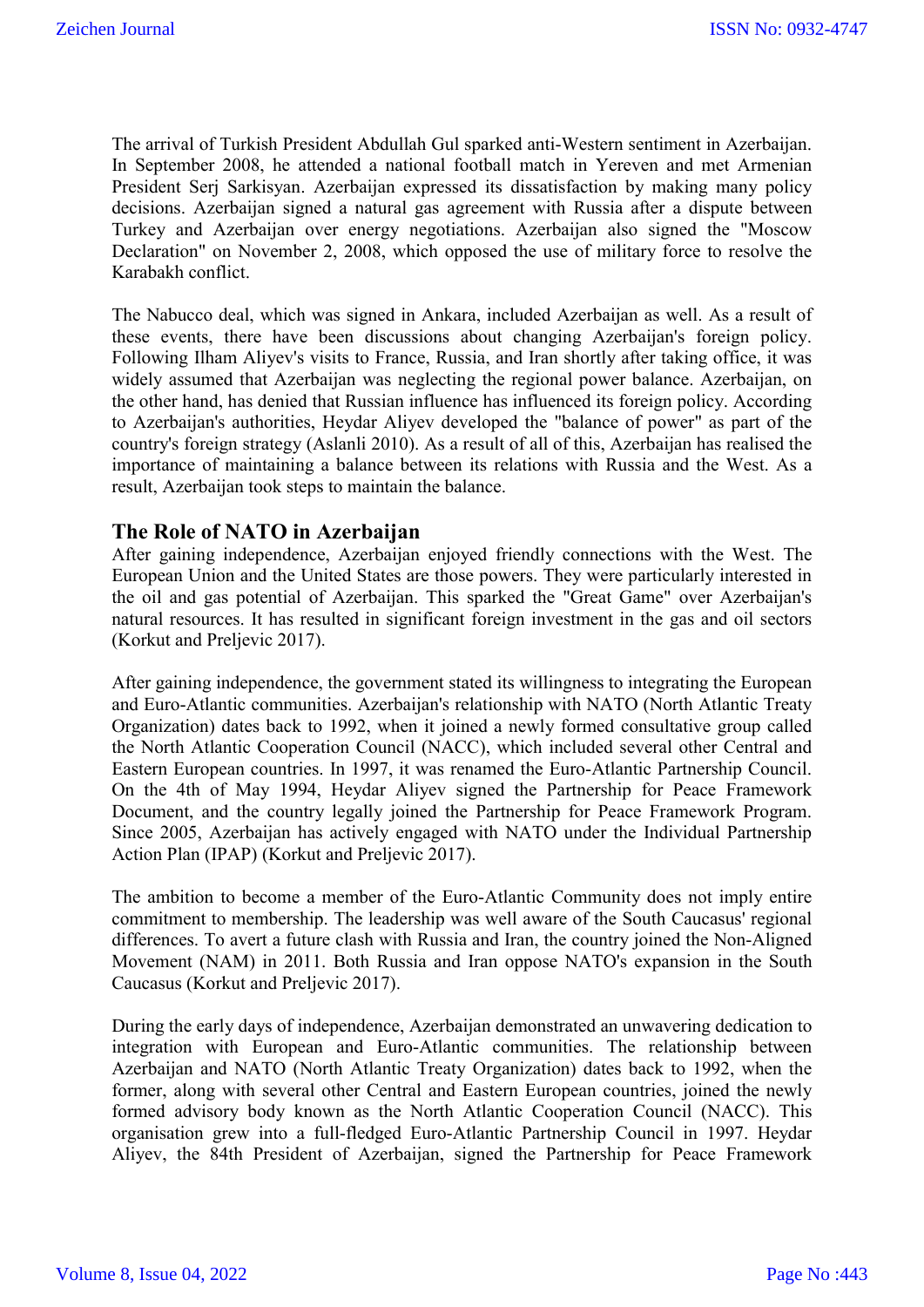Document on May 4, 1994. Since 2005, Azerbaijan has actively collaborated with NATO as part of its Individual Partnership Action Plan (IPAP) (Korkut and Preljevic 2017).

It is crucial to emphasise that the desire to join the Euro-Atlantic Community does not imply complete commitment to participation in the Council. Azerbaijan joined the Non-Aligned Movement (NAM) in 2011, knowing full well the regional framework of the South Caucasus. Azerbaijan was able to avert a clash with both Russia and Iran because to this strategic manoeuvre. Because both Russia and Iran resisted NATO's expansion in the South Caucasus, this is the case (Korkut and Preljevic 2017).

As a result, we can conclude that Azerbaijan made a wise option since it recognises the need of having strong relations with both Russia and NATO. The oil and gas deposits of Azerbaijan are extremely geostrategic for the EU. It has sufficient resources to pose a serious threat to Russia's gas monopoly. The European Union and the North Atlantic Treaty Organization both value Azerbaijan's territorial security and geographic stability. As a result, NATO and Azerbaijan's cooperation has grown stronger (Korkut and Preljevic 2017).

Azerbaijan is one of the world's oldest oil producing countries, but it is also a major oil and gas producer today." Azerbaijan houses the majority of the South Caucasus' essential energy infrastructure. Because of its geostrategic location, the Azerbaijani energy infrastructure is of critical importance to NATO and the European Union. Azerbaijan has traditionally been an oil producer, but the importance of gas supply will define the country's future, particularly in relation to the EU market. Any threat to Azerbaijan's essential energy infrastructure would limit Azerbaijan's ability to diversify its gas suppliers to the EU (Korkut and Preljevic 2017).

In Azerbaijan, some infrastructure is critical. As suppliers, its resources are critical and necessary to the national and worldwide markets. Oilfields, gas fields, existing natural gas and oil pipelines, and projected natural gas and oil pipelines are the different types of energy infrastructure in the country. It is critical to ensure the safety and security of all four primary resources. Any form of instability that these energy fields and pipelines are exposed to has the potential to cause irreversible damage and jeopardise the construction of new energy corridors. As a result, protecting energy infrastructure is important, required, and critical for the development of future energy corridors (Korkut and Preljevic 2017).

### **The significance of 'The Century Contract'**

The Azeri-Chirag-Deepwater Gunashli is one of Azerbaijan's most important petroleum fields, with oil production beginning in 1997. It was also the first offshore Production Sharing Agreement in the country (PSA). The energy field complex, ACG, produced an average of 634 thousand barrels of oil per day, according to the British Petroleum report "BP in Azerbaijan Sustainability Report 2015." (more than 231 million barrels or 31.3 million tonnes in all or 3.2 billion cubic metres in total). ACG related gas was also transferred to the State Oil Company of the Republic of Azerbaijan at a rate of roughly 8.9 million cubic metres per day (SOCAR). Since 1997, the Baku-Tbilisi-Ceyhan (BTC) route has transported over 2.36 billion barrels (315 million tonnes) of crude oil to the world market, loaded aboard more than 3,112 tankers (Korkut and Preljevic 2017).

ACG was also known as 'The Contract of the Century' since it was the first large investment by Western multinational businesses in any country of the former Soviet Union. Eleven foreign businesses from six different countries founded the Azeri- Chirag-Deepwater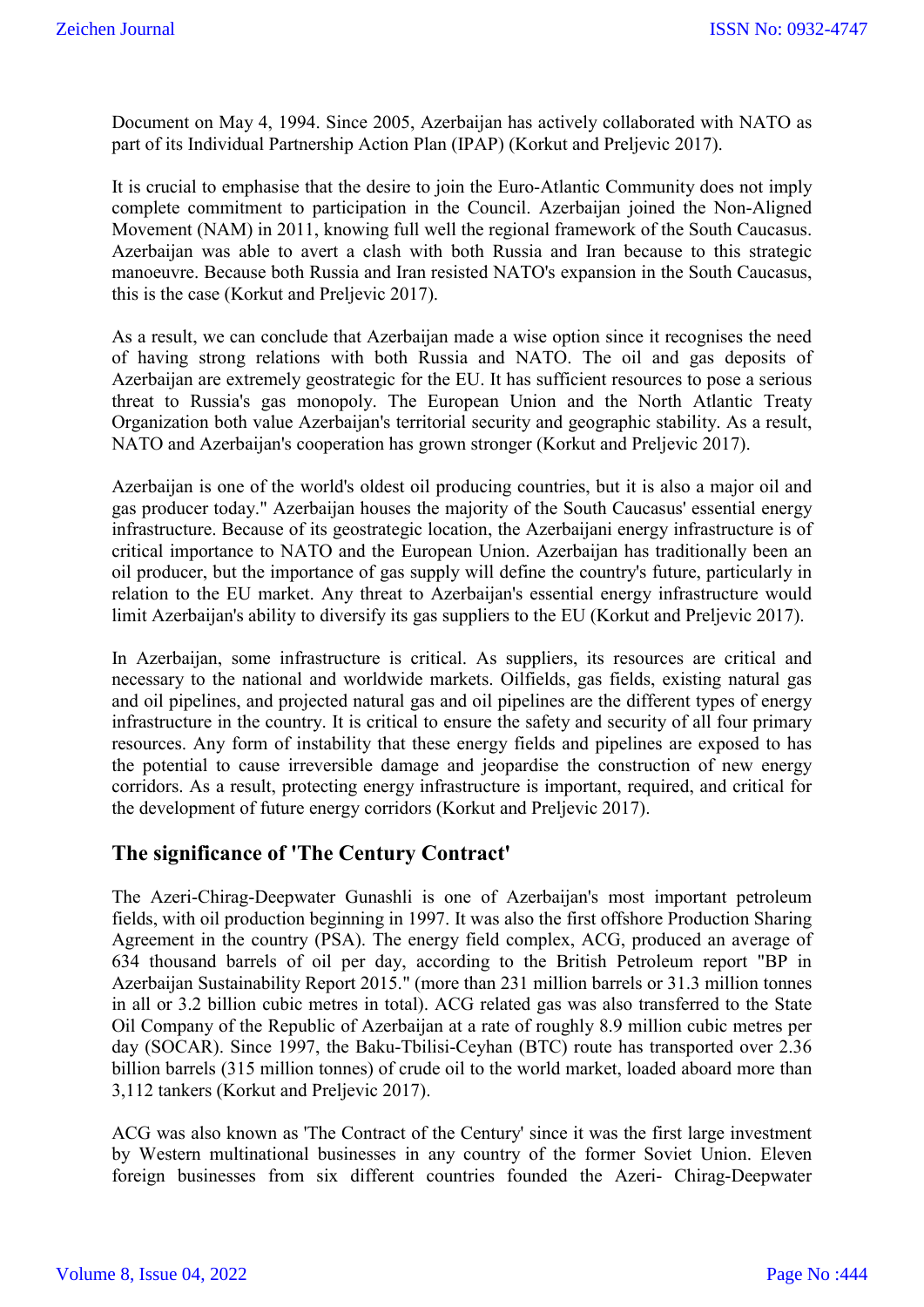Gunashli oilfield (UK, USA, Russia, Norway, Turkey and Saudi Arabia). Western firms own the vast bulk of the ACG. The ACG is now controlled by nine firms from seven different countries (Korkut and Preljevic 2017). (See Table 1).

| No             | of<br>Name<br>the | of<br>Percentage | Country              |  |
|----------------|-------------------|------------------|----------------------|--|
|                | company           | ownership        |                      |  |
| $\mathbf{1}$   | <b>BP</b>         | 35.7828%         | United Kingdom       |  |
| $\overline{2}$ | <b>SOCAR</b>      | 11.6461%         | Azerbaijan           |  |
| 3              | Chevron           | 11.2729%         | <b>United States</b> |  |
| $\overline{4}$ | <b>INPEX</b>      | 10.9644%         | Japan                |  |
| 5              | Statoil           | 8.5633%          | Norway               |  |
| 6              | ExxonMobil        | 8.0006%          | <b>United States</b> |  |
| $\overline{7}$ | <b>TPAO</b>       | 6.7500%          | Turkey               |  |
| 8              | <b>ITOCHU</b>     | 4.2986%          | Japan                |  |
| 9              | <b>ONGC</b>       | 2.7213%          | India                |  |

|  | Table 1: Indicates the co-ventures of ACG (2016) |  |
|--|--------------------------------------------------|--|
|--|--------------------------------------------------|--|

Source: NATO's new energy security role in Azerbaijan: Balancing the interest between West and Russia (Korkut and Preljevic 2017)

To generate the gas and transfer it to the Georgia-Turkey border, around \$28 billion in capital investment will be necessary." This will result in an additional pipeline system delivering 6 billion cubic metres of gas to Turkey and a further 10 billion cubic metres of gas to European markets via the Southern Gas Corridor. The Southern Gas Corridor route has been selected by the EU as a strategic project for obtaining alternative suppliers. Phase 2 of the Shah Deniz gas field (SD) is one of the world's largest gas projects, and it will help to European energy security, which is a key NATO objective. As a result, SD is regarded as a source of supplementary and alternative natural gas for EU member countries. This highlights the significance of SD, as EU member states strive to lessen their reliance on Russian natural gas. Seven separate firms from six different countries possess SD (Korkut and Preljevic 2007). (See Table 2).

| No             | Name of company     | of<br>Percentage | Country        |
|----------------|---------------------|------------------|----------------|
|                |                     | ownership        |                |
|                | <b>BP</b>           | 28.8%            | United Kingdom |
| $\overline{2}$ | <b>TPAO</b>         | 19%              | Turkey         |
| 3              | <b>SOCAR</b>        | 10%              | Azerbaijan     |
| 4              | <b>PETRONAS</b>     | 15.5%            | Malaysia       |
| 5              | <b>SGC</b> Upstream | 6.7%             | Azerbaijan     |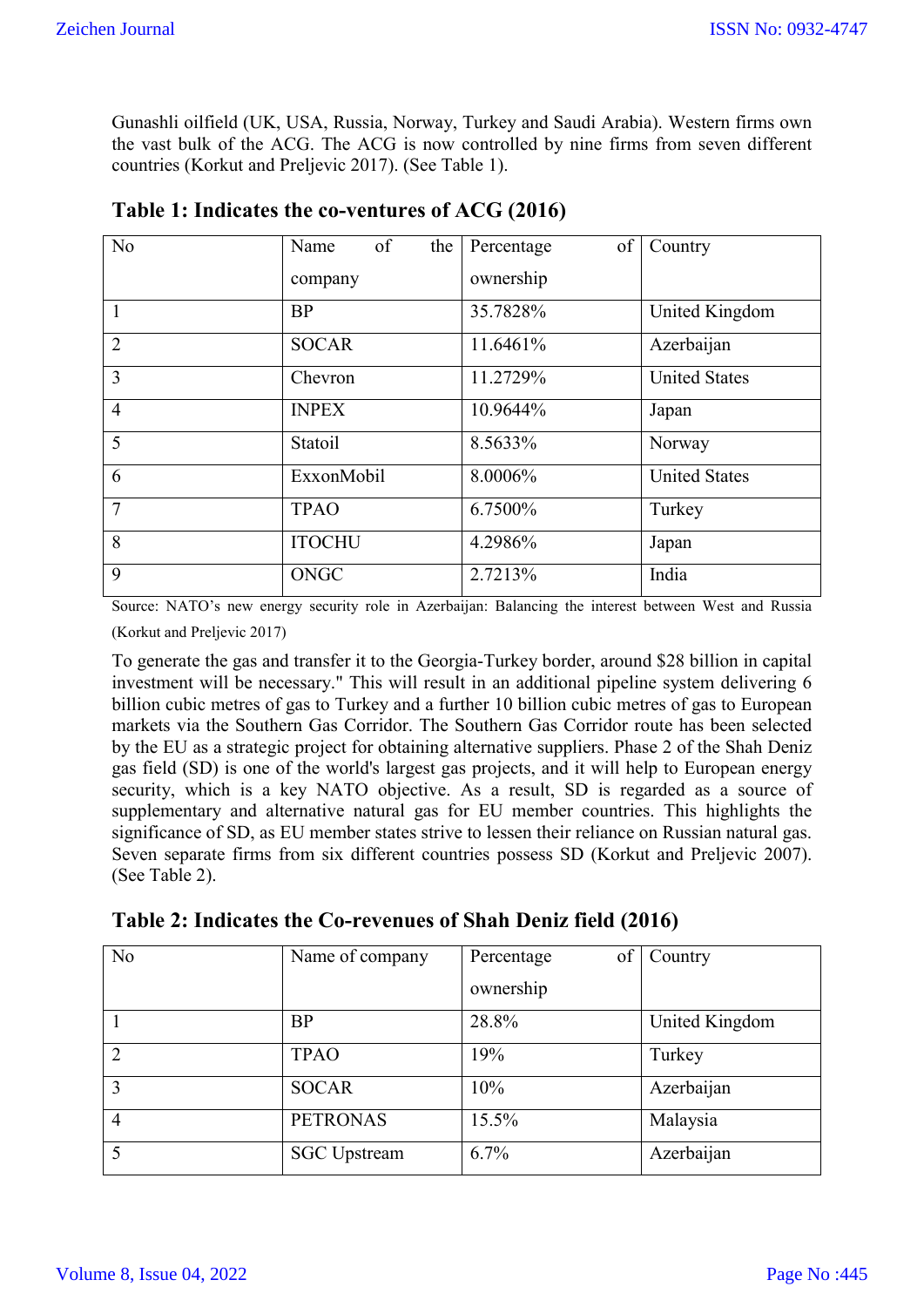| ◡ | <b>UKoil</b> | 10% | Russia |
|---|--------------|-----|--------|
| - | <b>NIOC</b>  | 10% | Iran   |

Source: NATO's new energy security role in Azerbaijan: Balancing the interest between West and Russia (Korkut and Preljevic 2017)

Both ACG and SD are connected to the Sanagachal Terminal via offshore and onshore pipeline infrastructure. The terminal, which is one of the world's largest, is critical to Azerbaijan's oil and gas industry. This terminal receives, processes, stores, and exports crude oil and gas from all of BP's Caspian basin assets (Korkut and Preljevic 2017).

### **Relations between Azerbaijan and Russia after 2008**

Azerbaijan-Russia relations after 2008 The events of 2008 in the South Caucasus sparked a wave of suspicion among intellectuals, who saw a growing Russian influence on Azerbaijan's foreign policy. Intellectuals questioned whether the policy was still balanced or if it was becoming increasingly prejudiced (Abilov and Isayev 2015).

The reasons and rationale that led to this mistrust were numerous, the first and foremost of which was the August 2008 Five-Day War between Russia and Georgia. The confrontation between Russia and Georgia has a clear cause. Russia, which sees itself as the region's only big power, is keenly interested in the region's politics and natural resources. So, when Georgia's Saakashvili government announced its intention to join NATO and established a pro-western foreign policy, Russia was provoked into action and launched a military operation from August 7 to August 11, 2008. This resulted in Russia's military triumph and acknowledgment of Abkhazia and South Ossetia's independence and sovereignty. Since the Russo-Georgian war in 2008, the region's geopolitical status and circumstances have changed. The war had several ramifications, one of which was the imposition of constraints on the region's Western foreign policy.

Not only did Georgia have to reverse its pro-Western foreign policy, but other Post-Soviet governments had to reconsider their views in the run-up to the war. For all of these countries, Russia imposed a policy re-evaluation. The conflict had a significant impact not just on governmental objectives and programmes, but also on Azerbaijan and its people. The Azerbaijanis were traumatised, and they were faced with the onerous task of redefining their entire psyche while adjusting to their dynamic and changing situations, according to the story. Azerbaijan's foreign policy had to be revised as well. Although no direct action was taken against Azerbaijan, the Five-Day War had a negative impact on its inhabitants. Russia had lost its regional respect, and everyone was living in fear. It's worth noting, however, that despite clear pressure from Russia to adopt its foreign policy, Azerbaijan managed to maintain its independence and prepare all international policies on its own. Azerbaijan's foreign policy after the war, according to Anar Valiyev, was a form of culmination. This approach is similar to Finland's post-World War II pursuit of neutrality while the hostile Soviet Union rose to power. (Isayev and Abilov 2015).

Turkey's attempt to ease the trade ban was another factor that upset Azerbaijan's foreign policy. Under international pressure from the United States and the European Union, Azerbaijan opened its border to Armenia. The decisions eventually became increasingly anti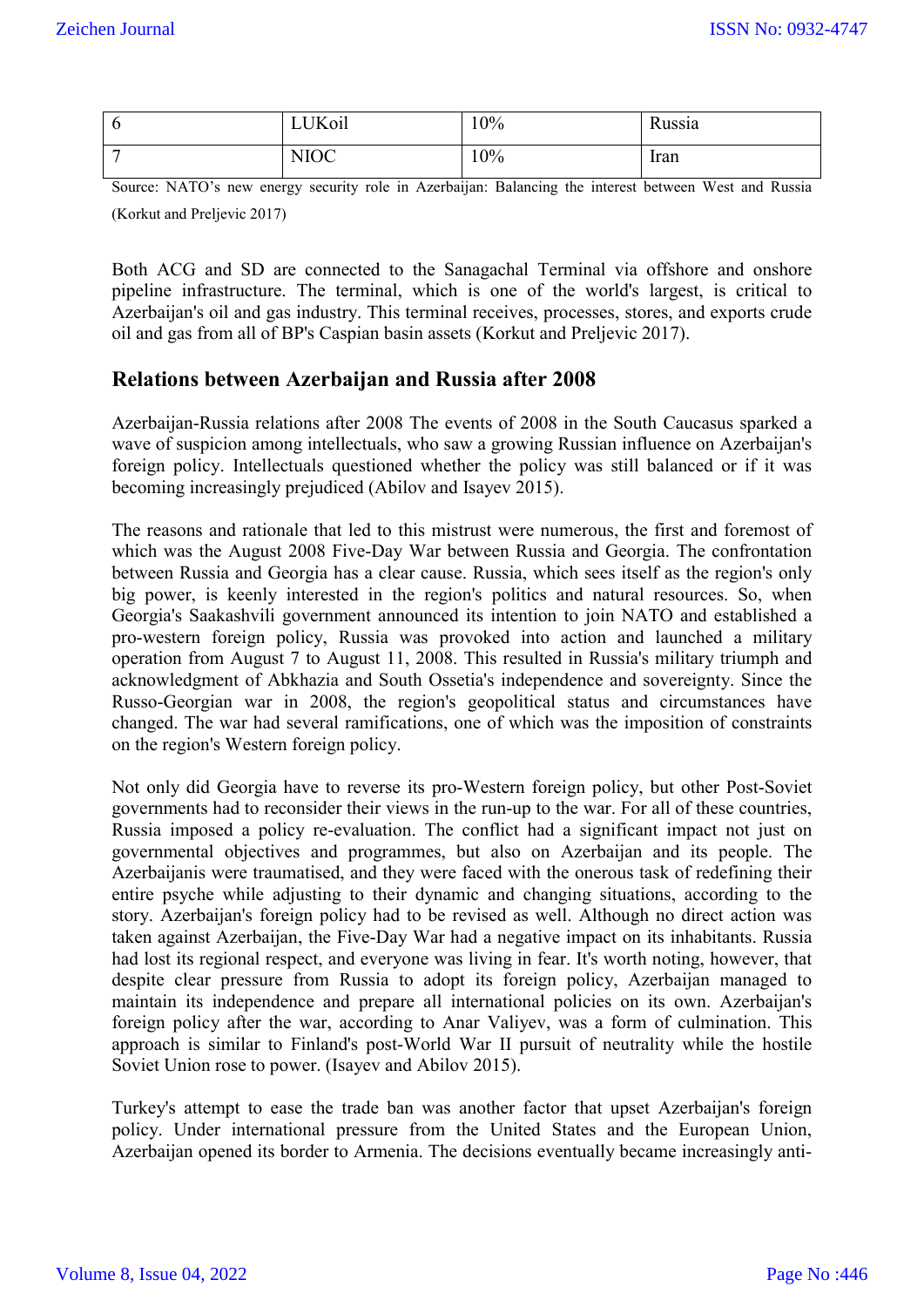Western and anti-Turkish. As a result, the policy that was developed was heavily politicised. (Isayev and Abilov 2015).

The Protocols on the Establishment of Diplomatic Relations between Armenia and Turkey were signed by Ahmet Davutoglu and Edward Nalbandyan on October 10, 2009. After the protocols were respected and completed by the Armenian and Turkish parliaments, it took two months for the two states' borders to open. The negotiations that took place in order to open the Turkish border damaged relations between Turkey and Azerbaijan. Nonetheless, Turkey developed closer and stronger ties with Yerewan (Armenia) and began to play a key role in South Caucasus politics. Turkey stated that by doing so, it will be easier to economically link Armenia to Turkey and provide economic incentives to the country. It was also told that it would sway Turkey's position on the Nagorno-Karabakh dispute.

The evacuation of Armenian armed forces from occupied Azerbaijani land came following efforts to reestablish bilateral relations with Armenia, but it was viewed as a betrayal. In Baku, the decision was chastised and rejected.

Politicians in Azerbaijan, according to Fariz Ismailzade, have also suffered as a result of the BTC issue, but the Baku official has not given up. The reason Azerbaijan opposes and is concerned about border opening issues is that it would make resolving the Karabakh conflict impossible. Araz Azimov (Azerbaijan's Deputy Foreign Minister) stated that opening the Turkish-Armenian border without the withdrawal of Armenian military forces from Azerbaijan's occupied territory would jeopardise the resolution of the Nagorno-Karabakh conflict. Aside from that, the conflict would have ramifications for the entire South Caucasus region's political processes.

Azerbaijan was dissatisfied because Turkey's plan to open its border with Armenia would benefit Russia. A protocol was signed between Turkey and Armenia in October 2009, and it was signed in October 2009. Gazprom, a Russian energy corporation, has inked a contract with SOCAR to supply 0.5 billion cubic metres of Azerbaijani gas to the North Caucasus each year. The arrangement was not for a large sum of money, and Russia was expected to acquire as much gas from Azerbaijan as possible. Later, the sum was further doubled. The goal of buying Azerbaijan's gas at market price was to deplete the country's available resources to the point that no natural gas projects could thrive in the region and there would be insufficient gas to fill the proposed pipelines. Furthermore, Russia desired to secure energy supplies for the North Caucasus because supplying energy to remote locations from its own core was costly. When Russia buys gas from its southern neighbour, it saves money on transportation. All of this benefits Russia politically and economically. Azerbaijan, on the other hand, benefits from cooperation with Russia, at least in the gas sector. As a result, Azerbaijan will be able to sell its gas at market rates (Abilov and Isayev 2015).

Azerbaijan's provision of gas exports to the North is potentially significant in the short term if it encounters difficulties with typical western allies. As a result, Azerbaijan has opened up new opportunities and delivered a clear message to Turkey and the rest of the world that Turkey is not the only country aiding Azerbaijan in exporting gas to Western markets.

Azerbaijan may also choose Russia as its primary transit country for gas exports to the Western market. Following this, Russia began to take an active role in the Nagorno-Karabakh war peace process in 2008. On the initiative of Dmitry Medvedev, a formal meeting between President IIham Aliyev and Serj Sarkisyan took place on November 2, 2008. As a result of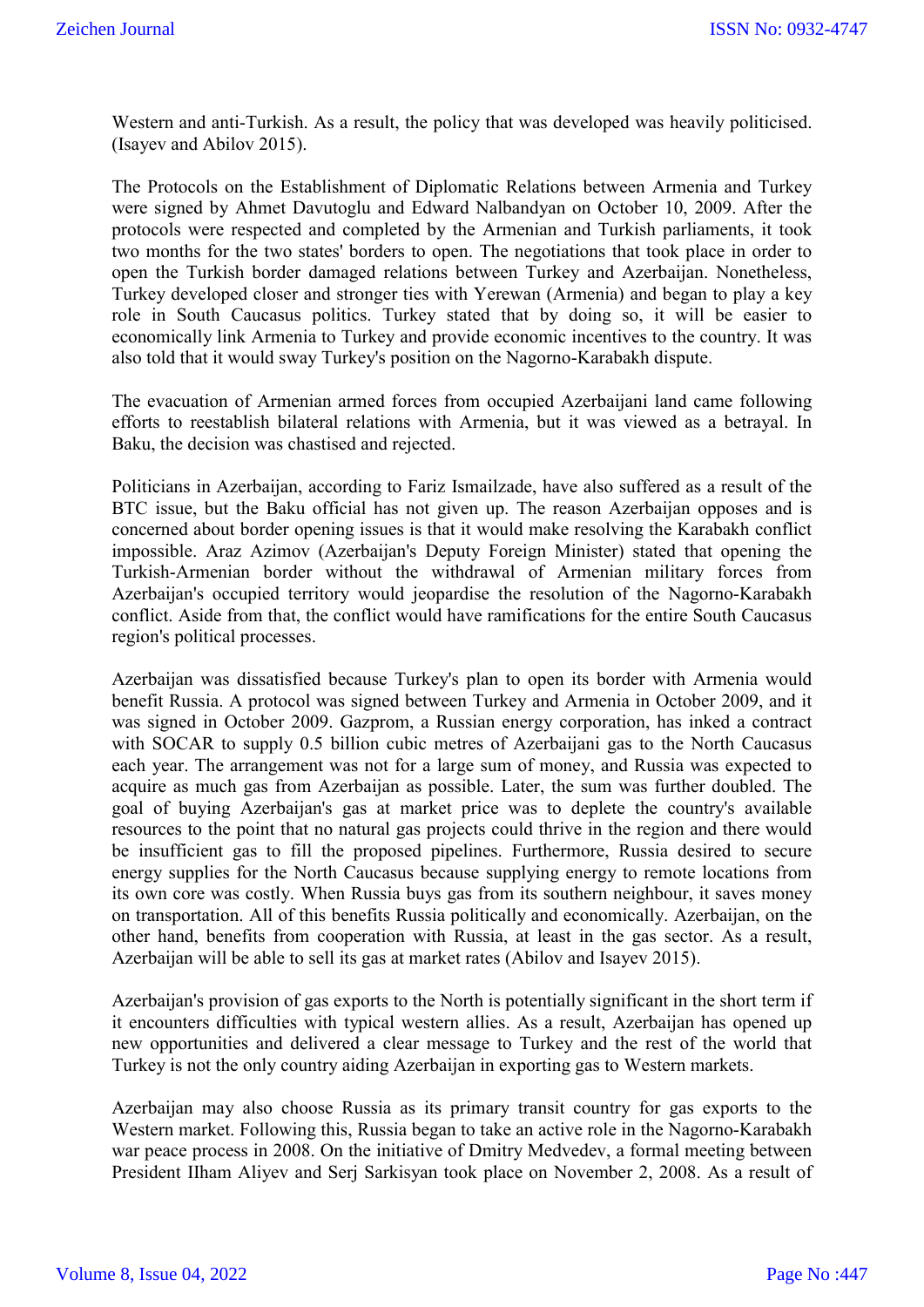the meeting, a Joint Declaration was signed. It emphasised the importance of conflicting parties negotiating on international law principles and norms. In the meantime, Azerbaijan's Parliament passed a new military doctrine that did not require the country to join NATO as a foreign policy goal. There was no mention of any western or pro-western country, including Turkey, as an 'ally' (Abilov and Isayev 2015).

Analysts began to study Azerbaijan's foreign policy after 2008, when it became more leaning toward Russia. The fear in the West was that Azerbaijan would not be able to supply enough gas to its energy projects. Policymakers in the United States and academics throughout the world have expressed concern that "Moscow" has been "gaining momentum and consolidating its position in the South Caucasus," both economically and politically.

In 2010, Dmitry Medvedev paid a visit to Azerbaijan (September). The partnership between Russia and Azerbaijan has reached new heights. Azerbaijan and Russia have signed a number of bilateral documents. One of the documents concerned the delimitation of the Russian-Azerbaijani border. Since the breakup of the Soviet Union, the border conflict has remained unresolved. The other paper said that Azerbaijan will expand its yearly gas delivery to Russia to two billion cubic metres. Medvedev did not condemn the Nabucco project, instead proposing agreements for future summits in which the two countries may discuss hydrocarbon resource strategy (Abilov and Isayev 2015).

Azerbaijan viewed all Russian-backed integration and regional organisation initiatives in post-Soviet spaces with scepticism, especially after gaining independence. Azerbaijan questioned Russia's motivations for forming regional groups, which he believed were aimed at bolstering Russia's dominance in the South Caucasus. As a result, Azerbaijan decided to withdraw from the Custom Union, the Common Economic Spaces, and the Collective Security Treaty Organization, all of which were started by Russia (CSTO). Despite Russia's best efforts to persuade Azerbaijan to join the Eurasian Union, the country has rejected. Russia sought to place Azerbaijan in its own foreign policy circle, and it has two key cards to play to achieve that goal. The question of Nagorno-Karabakh is one, and the presence of about 2 million Azerbaijanis in Russia is another. In this backdrop, Russia made it mandatory for migrants from the Commonwealth of Independent States to pass a Russian language exam. The Russian Federal Migration Service has also stated that CIS citizens will require an invitation to visit Russia. The goal of this policy was to compel the CIS countries to join the Customs and Eurasian Union.

The Eurasian Union has proven to be a key instrument for Russia in its efforts to persuade post-Soviet states to join Russia's sphere of influence. This raises the important question of whether Azerbaijan will stick to its "balanced foreign policy" or succumb to Russian dictates. When Russia was at war with Georgia, Azerbaijan pursued a policy of appeasement. Azerbaijan's goal was to give the impression to Russia that it was uninterested in pro-Western integration. However, the situation has changed dramatically now that Russian actions have brought Azerbaijan into sharp focus. In a sense, Russia put a vote box in front of its southern neighbour to force a decision (Abilov and Isayev 2015).

### **Azerbaijan's Energy Infrastructure and Security**

The European Union is concerned about Azerbaijan's energy infrastructure and security. Several Euro-Atlantic countries are still a long way from becoming energy suppliers to the West. They are having trouble diversifying their energy resources and establishing a supply network. As a result, these countries become reliant on countries such as Russia, which can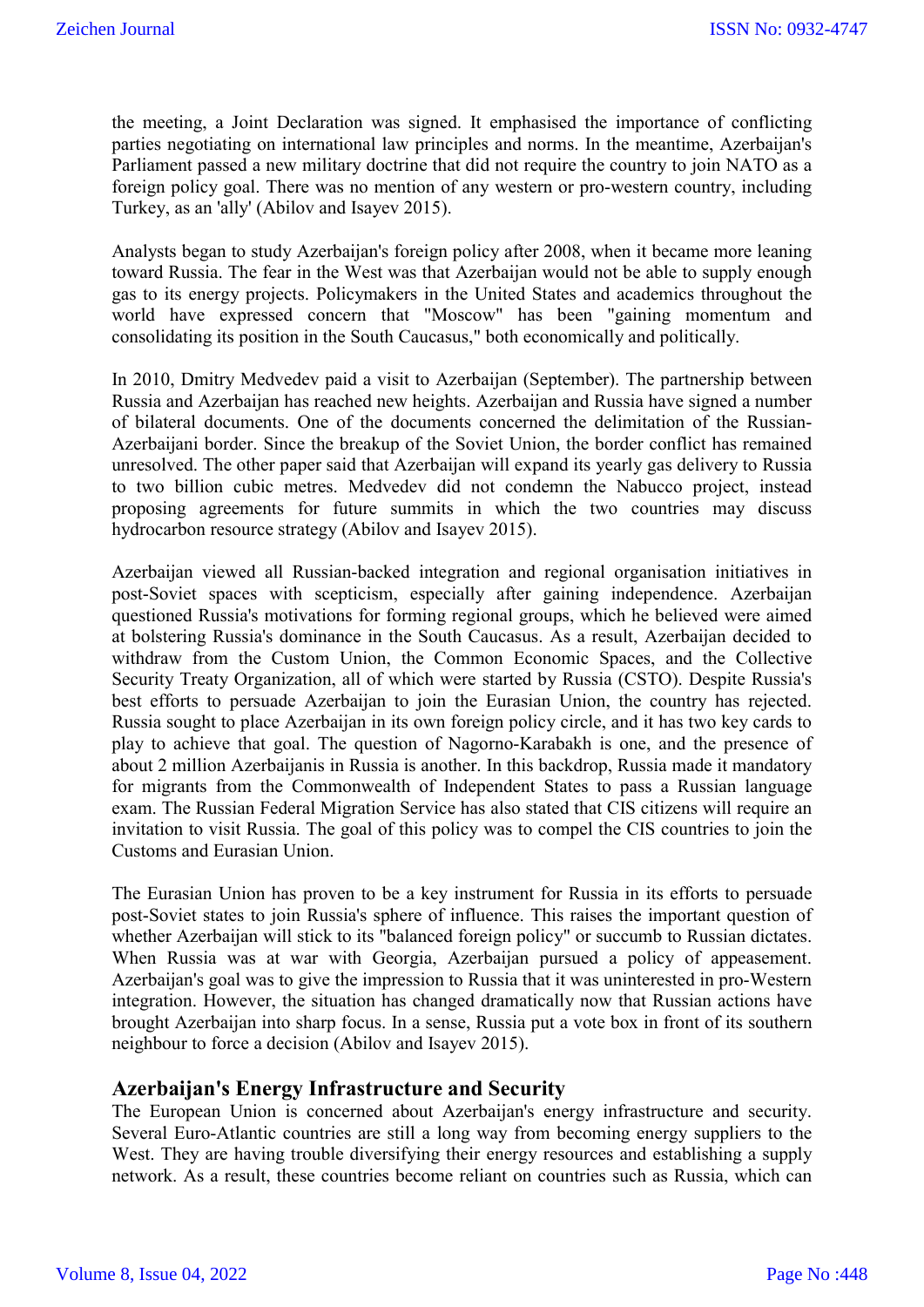provide energy resources over relatively short distances. As a result, NATO member nations in Europe become subject to a variety of external variables that threaten the security of their energy resources. The political use of their energy resources by supply nations, increased demand for energy resources by emerging countries, escalating concerns of terrorist attacks on energy infrastructure, and so on are examples of negative impacts (Korkut and Preljevic 2017).

Energy resources are becoming increasingly vital around the world, and as a result, the threat to energy supply and security is increasing. Because European NATO members rely heavily on third-party suppliers, they perceive themselves to be constantly threatened by the supplier nation's neighbours. Because of this worry, an alliance was formed to solve security challenges within the framework of a defined policy. The energy security framework's goal is to allow current energy-supplying nations to diversify their sources of energy. The European Union receives electricity from a number of countries. Russia and Norway are the two most prominent countries. Norway meets 31% of the European Union's gas needs and 11% of the EU's crude oil imports. In 2013, Russia was responsible for 39% of the European Union's natural gas imports. Norway, on the other hand, is not a threat to the European Union or European NATO member states because it is a NATO member. In the year 1949, it was added to the group. As a result, energy security is a critical issue in determining how countries throughout the world should interact with the Caucasus region. The participating countries are genuinely ensuring a consistent and secure supply of their energy exports (see table 3). (Korkut and Preljevic 2017).

| Country    | 2004 | 2005 | 2006 | 2007 | 2008 | 2009 | 2010 | 2011 | 2012 | 2013 | 2014 |
|------------|------|------|------|------|------|------|------|------|------|------|------|
| Russia     | 32,5 | 32,9 | 33,8 | 33,7 | 31,8 | 33,6 | 34,7 | 34,8 | 33,7 | 33,7 | 30,4 |
| Norway     | 18,7 | 16,8 | 15,4 | 15,0 | 15,0 | 15,1 | 13,7 | 12,5 | 11,2 | 11,8 | 13,1 |
| Nigeria    | 2,6  | 3,2  | 3,6  | 2,7  | 4,0  | 4,5  | 4,1  | 6,1  | 8,2  | 8,1  | 9,1  |
| Saudi      | 11,3 | 10,5 | 9,0  | 7,2  | 6,8  | 5,7  | 5,9  | 8,0  | 8,8  | 8,7  | 8,9  |
| Arabia     |      |      |      |      |      |      |      |      |      |      |      |
| Kazakhstan | 3,3  | 4,4  | 4,6  | 4,6  | 4,8  | 5,3  | 5,5  | 5,7  | 5,1  | 5,7  | 6,4  |
| Iraq       | 2,2  | 2,1  | 2,9  | 3,4  | 3,3  | 3,8  | 3,2  | 3,6  | 4,1  | 3,6  | 4,6  |
| Azerbaijan | 0,9  | 1,3  | 2,2  | 3,0  | 3,2  | 4,0  | 4,4  | 4,9  | 3,9  | 4,8  | 4,4  |
| Algeria    | 3,3  | 3,5  | 2,5  | 1,9  | 2,5  | 1,6  | 1,2  | 2,6  | 2,9  | 3,9  | 4,2  |
| Angola     | 0,6  | 1,2  | 0,7  | 2,0  | 2,6  | 2,7  | 1,6  | 2,1  | 2,0  | 2,9  | 3,3  |
| Others     | 24,5 | 24,0 | 25,2 | 26,0 | 26,0 | 23,8 | 25,6 | 19,8 | 20,1 | 16,7 | 15,4 |

| Table 3: Imports of primary energy by country of origin, EU-28, 2004-2014 |  |
|---------------------------------------------------------------------------|--|
| (percent of extra EU-28 imports)                                          |  |

Source: NATO's new energy security role in Azerbaijan: Balancing the interest between West and Russia (Korkut and Preljevic 2017).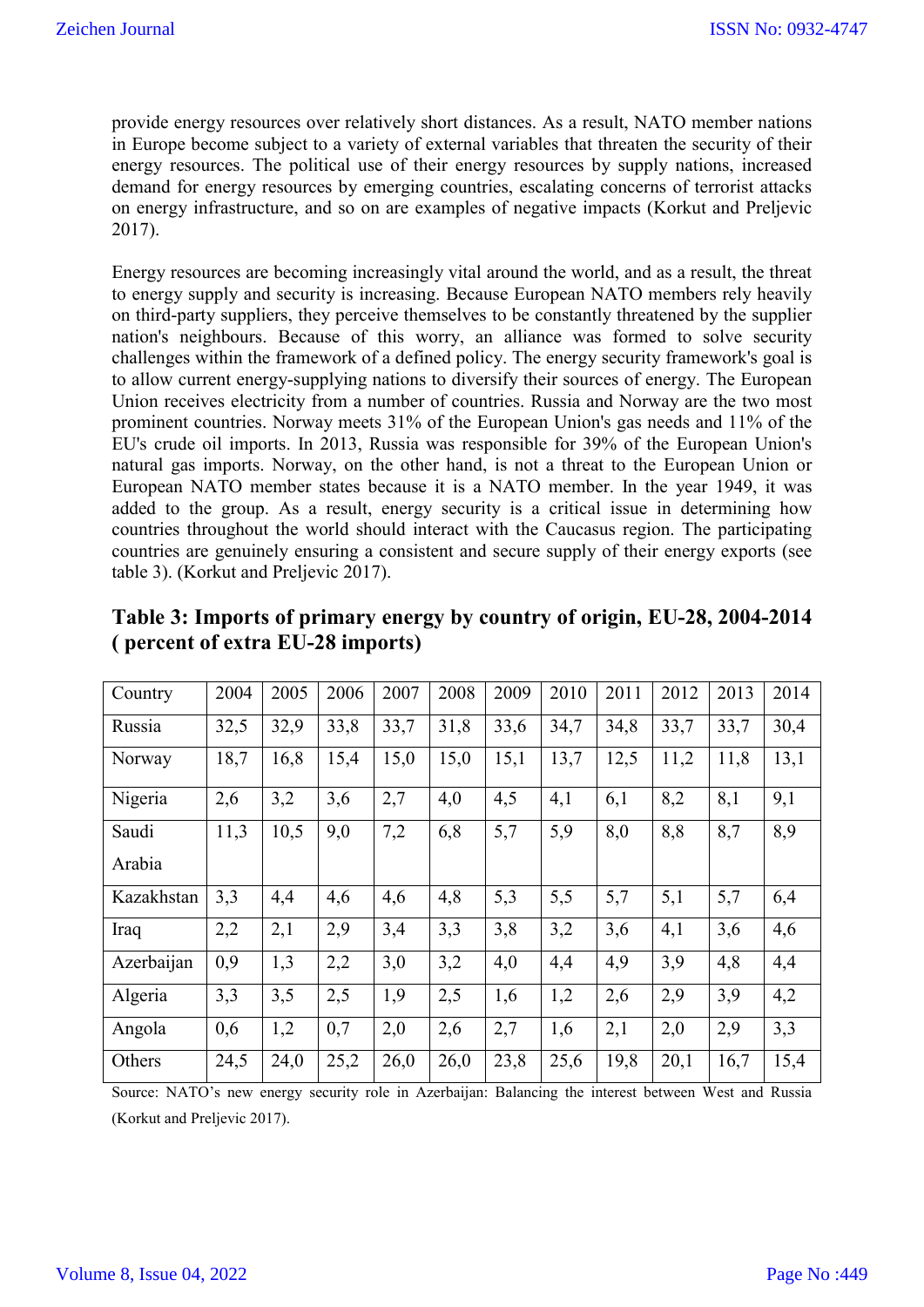Azerbaijan is well-known for its huge oil and gas reserves. It is also an essential link in the worldwide diversification of oil and gas supplies, securing a crucial position for the Alliances that consider the security of this nation to be crucial for their own reasons. Even if we can overlook the importance of Azerbaijan's physical location and the role it plays in regional politics, we may not be able to dismiss a number of successful energy projects. The Baku-Tbilisi-Ceyhan oil export pipeline and the Baku-Tbilisi-Erzurum (South Caucasus pipeline) gas pipeline, both built by Azerbaijan, have helped to increase the importance of the Black Sea and the Caspian Sea region. It has also made a significant contribution to the energy security of not only Europe, but the entire world. Azerbaijan's security is especially vital to NATO member states, owing to multiple substantial financial investments in Azerbaijan's energy sector by multinational corporations originating in NATO nations. For these reasons, Azerbaijan and NATO have become more and more closely united since 1994. (Korkut and Preljevic 2017).

The current energy infrastructure and developing energy potential of Azerbaijan are critical to the Euro-Atlantic region's energy supply. Azerbaijan's crude oil reserves were assessed to be 7 billion barrels in 2015 by The Oil and Gas Journal. According to the journal, while the country generated approximately 850,000 barrels of petroleum and other liquid fuels per day, it consumed approximately 100,000 barrels per day. Georgia and Turkey were responsible for the majority of its gas and crude oil exports to the international market. Any threat to this transportation chain could cause a disruption in supplies. Hence, preserving state energy infrastructure has in fact become a question of national security. As part of a larger national security policy, each state is responsible for its proactivity and ability to neutralise threats to export pipelines. At now the energy supply map is in reality nationalised due to the vital nature of its infrastructure and its direct impact on millions of people around the planet. The security dimension is especially important in the NATO-Azerbaijan situation because Azerbaijan's oil resources represent an alternative to Russian energy sources (Korkut and Preljevic 2017).

NATO's energy security policy framework for energy resource transportation was more fruitful, as it provided many more opportunities and assurances for the preservation of Azerbaijan's essential energy infrastructure in a broader context. From the Riga Summit Declaration in 2008 through the Warsaw Summit Communique in 2016, NATO has established a variety of tools to assist its members and partners, including Azerbaijan. Projecting regional stability, merging and sharing information and intelligence, supporting and managing consequences, increasing regional and international cooperation, holding training workshops with NATO-accredited Energy Security Centre of Excellence (maritime and landscape security), and thus providing strong support to the protection of critical infrastructure are all examples of these methods (Korkut and Preljevic 2017).

NATO can match the European Union's energy security ingenuity, which is largely owing to the Caucasus and Central Asia's savvy nurturing of alliances. Furthermore, both alliances share the majority of their members, allowing them to handle energy issues jointly. According to a statement made by, the preservation of Azerbaijan's energy infrastructure has become important to the European Union and NATO. During a joint press conference with Azerbaijan's President Ilham in Brussels in 2014, NATO Secretary General Anders Fogh Rasmussen stated that Azerbaijan is critical to not only Europe's energy security, but also peace and stability in the Caucasus (Korkut and Preljevic 2017).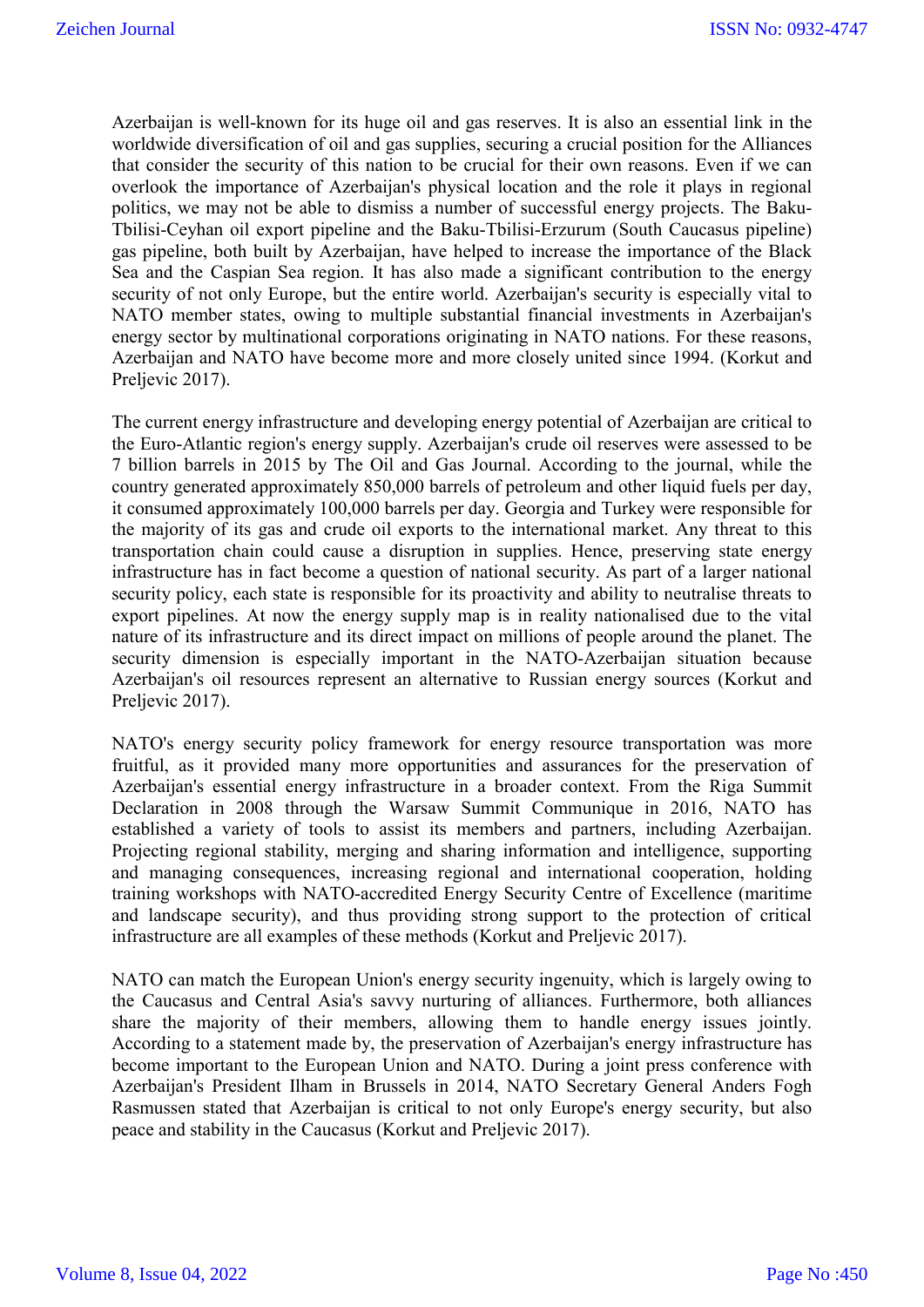The ebbs and flows in relations between Russia and Azerbaijan are numerous. In the context of Nagorno-Karabakh, their relationship is exceptionally strained. A worsening of Russia's relations with Azerbaijan as a result of the Nagorno-Karabakh conflict could have serious strategic implications for the entire region. It is suggested that Russia ignore minor disputes with Azerbaijan that could have a significant impact and disrupt the region's stability. A move like this could help Russia maintain a healthy and productive relationship with Azerbaijan. Both countries have solid human ties, which are built on strong people interactions, diaspora movement, increased trade, military collaboration, and informed political discussion.

Azerbaijan has also made progress in this direction. It tends to overlook anti-Russian sentiments emanating from former Soviet nations on occasion. Azerbaijan is a firm believer in the Caucasus region's peace and stability. To achieve peace and stability, it promotes mutually beneficial cooperation, economic and political partnership, and respect for each other's internal affairs. Diplomats in the region frequently promote the Russia-Azerbaijan partnership and encourage others to do the same. Azerbaijan maintains strong relations with Russia while being outside the Russian-controlled Eurasian Economic Union, Customs Union, and Collective Security Treaty Organisation (CSTO) (Ismail 2017).

The Trans-Anatolian pipeline is currently scheduled to be finished in the near future. Around 16 billion cubic metres of Caspian gas are planned to be transported to European markets. The European Union is actively advocating in the context of this pipeline because it will be the first element of the Southern Gas Corridor. For several years, Russia's gas giant Gazprom has been opposed to this pipeline, but it has now been accepted. However, Russia may be irritated by this pipeline because it will benefit the European Union (Ismail 2017).

Azerbaijan's energy agreements with Georgia, which have been in place since 2006, have given Georgia a new energy sponsor. As a result of its energy dependency, Azerbaijan was able to do so without incurring Russian retribution. It remains to be seen how Azerbaijan will use the political influence it has gained by striking energy deals with Georgia. It's worth remembering that Armenia is completely reliant on Russian gas imports, which are delivered via pipelines that cross Georgian territory. Whether this turns into a long-term reality or not is yet to be seen as Azerbaijan controls substantial parts of the Georgian gas distribution networks and so is in a strong position to hinder the receipt of gas from Russia to Armenia.

It is also not difficult to forecast that this may constitute a tool for Azerbaijan to pressurise Armenia in the negotiations on the topic of Nagorno-Karabakh. Azerbaijan will not be able to fight militarily with Russia, but it will be able to use its energy resources to acquire supremacy in the Nagorno-Karabakh region (Kjaernet 2009). However, circumstances have changed dramatically since the 2008 war between Russia and Georgia. Russia still takes advantage of Nagorno-Karabakh crisis as it tries to achieve control over South Caucasus.

### **Conclusion**

Azerbaijan has been attempting to strike a balance between its Russian and Western roles. Azerbaijan has been attempting to improve its economy while maintaining a balance of relations with both Russia and the West. Azerbaijan is concerned about Russia establishing influence over its land, but it does not want to jeopardise its relationship with Russia. As a result, it seeks to strike a balance in its relations with Western countries and Russia. In this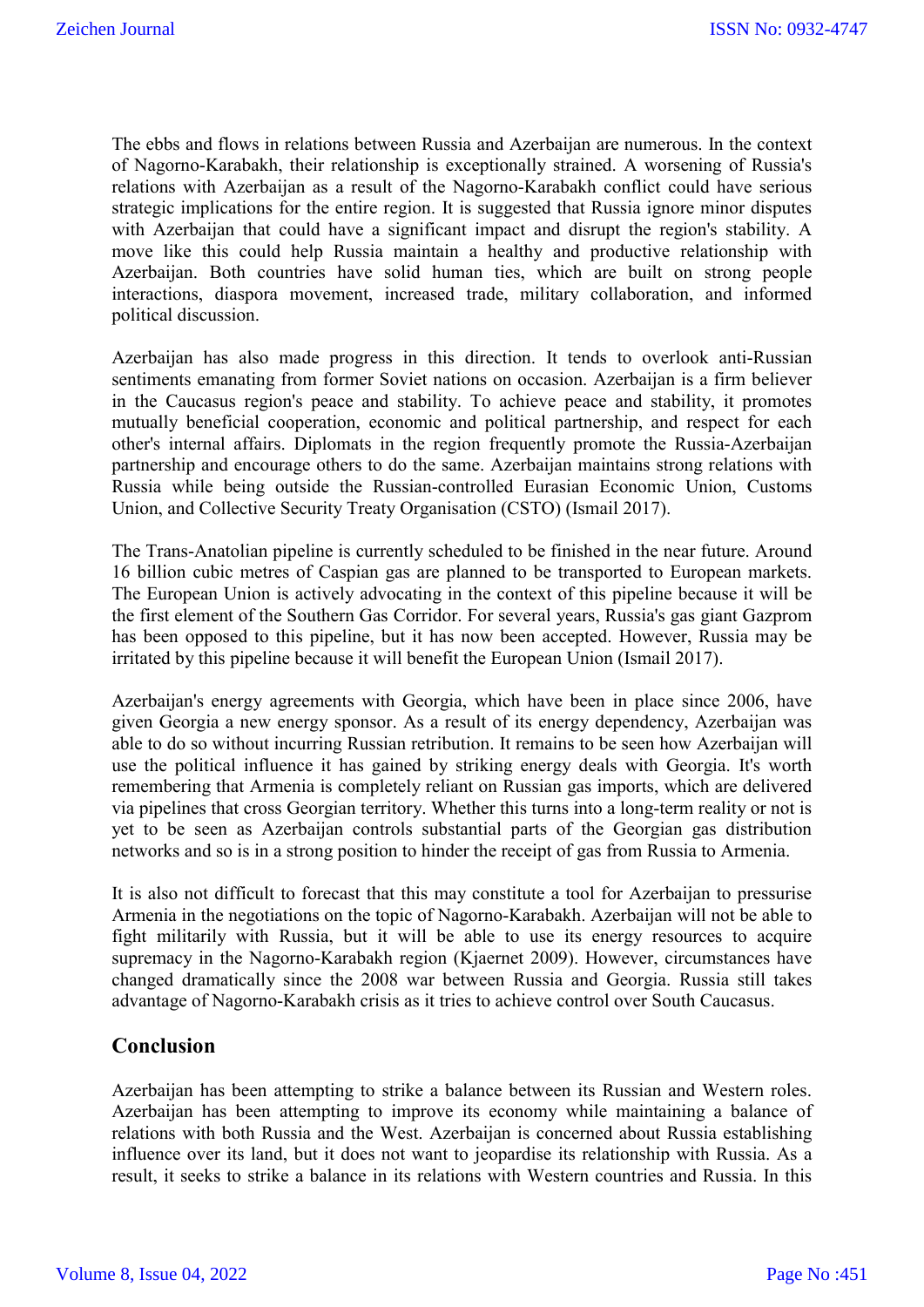way, it strives to contain Russia's might and wrath at the same time. The Western governments also aid Azerbaijan because it inhibits Russia to obtain authority over the South Caucasus region.

## **Bibliography**

Aslanli, A. (2010), Azerbaijan-Russia Relations: Is the Foreign Policy Strategy of Azerbaijan Changing?, [Online: Web], Accessed on October 4, 2015 URL: http://turkishpolicy.com/article/392/azerbaijan-russia-relations-is-foreign-policy-strategy-ofazerbaijan-changing-fall-2010.

Aslanli, K. Fiscal sustainability and the State Oil Fund in Azerbaijan, *Journal of Eurasian Studies,* [Online: Web], Accessed on November 7, 2016 URL: *https://www.sciencedirect.com/science/article/pii/S1879366515000056.*

Badalyan, L. (2011), Interlinked Energy Supply and Security challenges in the South Caucasus, *Caucasus Analytical Digest,* No. 33, December.

Badalyan, L. (2012), The Geopolitics of Pipeline Diplomacy, *Center for Security Studies,*  October.

Baev K. P. (2008), *Russian Energy Policy and Military Power*, Routledge.

\*Bagirova, N. (2017), Azeri SOFAZ to increase investment in public, private equities, [Online: Web], Accessed on October 12, 2015 URL: https://www.reuters.com/article/azerbaijan-sofaz/azeri-sofaz-to-increase-investment-inpublic-private-equities-idUSL5N1E01DG.

\*Balmaceda, M., M. Energy Dependency, Politics and Corruption in the Former Soviet Union, Russia's power, Oligarchs' profits and Ukraine's missing energy policy, 1995-2006, *Routledge Series on Russia and East European Studies*.

Barylski, V., R. Russia, (1995), The West, and the Caspian Energy Hub. *Middle East Journal*, Vol. 49, No. 2, *Spring,* pp. 217-232.

Begoyan, A. (2004), United States Policy in the South Caucasus: Securitisation of the Baku: Ceyhan Project, *Iran and the Caucasus*, Vol. 8, No. 1, pp. 141-155.

Blank, S. and Kim, Y. (2016), Economic Warfare a la Russe: The Energy Weapon and Russian National Security Strategy, *The journal of East Asian Affairs*. Vol. 30, No. 1 , Spring/Summer, pp. 1-39.

Blank, S. 2011), From Russia with Greed: British Petroleum's Other Crisis. *World Affairs*, Vol. 174, No. 3, September/October.

Bolukbasi, S. (1997), Ankara's Baku – Cantered Transcaucasia Policy: Has It Failed? *Middle EastJourna*l, Vol. 51, No. 1 (Winter,), pp. 80-94.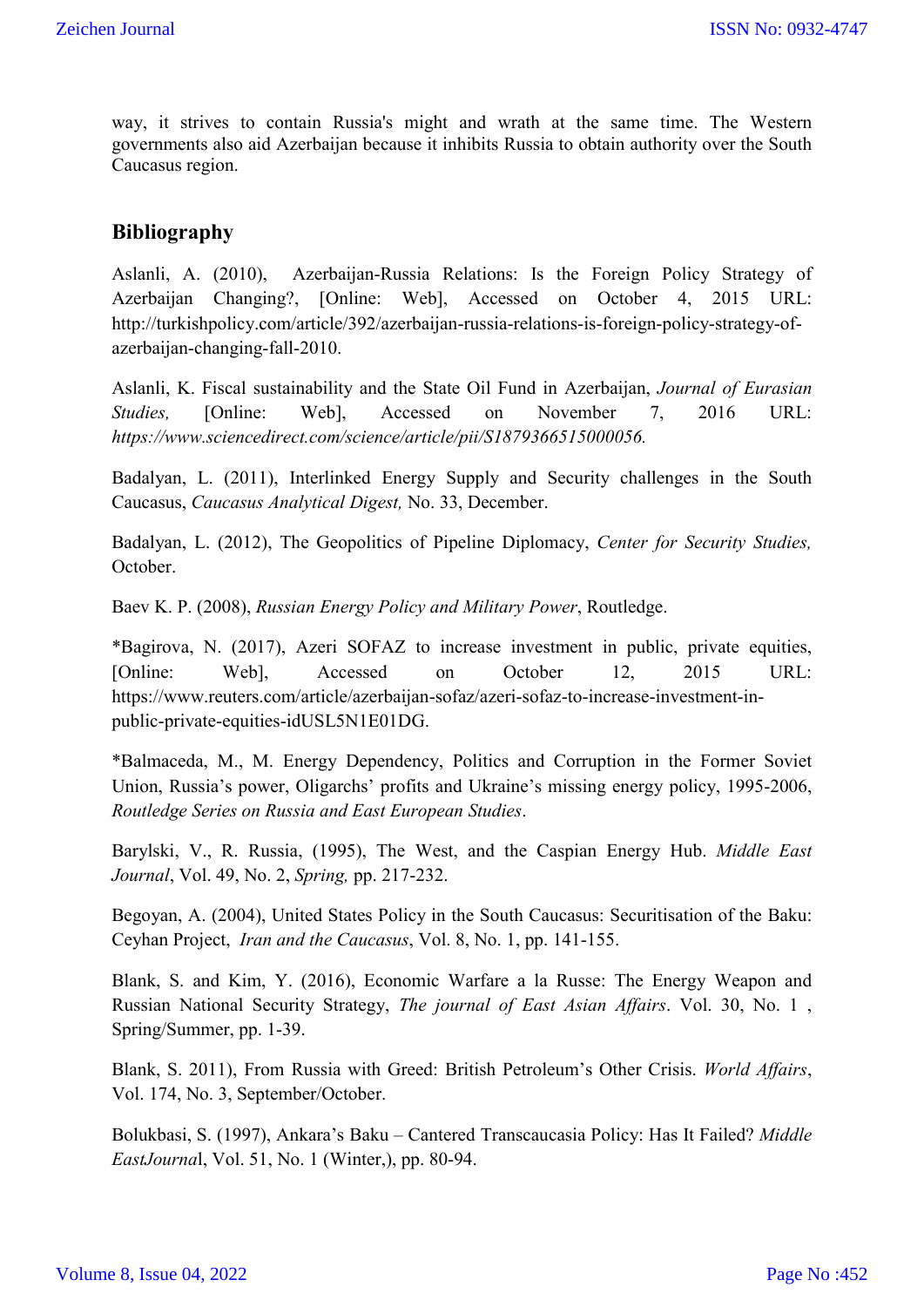Bouzarovski, S. and Bassin, M. (2011), Energy and Identity: Imagining Russia as a Hydrocarbon Superpower. *Annals of the Association of American Geographers*, Vol. 101, No. 4, Geographies of Energy, July, pp. 783-794.

Chandler, W. (2000), *Energy and Environment in the Transition Economies*, USA: Westview Press.

Cherniavskiy, S. (2010), Russia and Azerbaijan: The special features and main vectors of interstate cooperation in the Post-Soviet period, Vol. 4. Issue. 1-2.

Ciarreta, A., and Nasirov, S. (2010), Impact of Azerbaijan's Energy Policy on the Development of the Oil Sector*, International Association for Energy Economics*.

Dash, P., L. (2002), Pipeline Politics: Route Options for Central Asian Oil Trade, *Economic and Politicle Weekly*, Vol. 35, No. 37, Sep., 9-15, pp. 3301-3303.

Dellecker A., and Gomart, T. (Eds) (2011), *Russian Energy Security and Foreign Policy*, Routledge.

Felberbauer, M. E. and Labarre, F. (2013), De-Conflicting Protracted Conflicts in the South Caucasus: The Role of the EU and NATO, *6th Workshop of the Study Group "Regional Stability in the South Caucasus*", Vienna, January.

Flegel, T. (2014), Foreign Actors' Influence on Azerbaijan's Energy Policy (Decisions under Complex Uncertainty), *Spring,* Springer VS.

Freifeld, D. (2009), The Great Pipeline Opera. *Foreign Policy*, No. 174 , September/October, pp. 120-127.

\*Geybullayeva, A. (2015), Azerbaijan: Striking a Balance between Russia and the West, [Online: Web], Accessed on June 7, 2016 URL: https://worldview.stratfor.com/article/azerbaijan-seeks-balance-between-russia-and-west.

Gidadhubli, G. R. (2006), Oil and Politics in Russia: Tightening Grip on Pipelines, *Economic andPolitical Weekly*, Vol. 41, No. 31, Aug. 5-11, pp. 3358-3360.

Gidadhubli, G., R. (2003), Russia: Oil and Politics. *Economic and Political Weekly*, Vol. 38, No. 21, May 24-30, pp. 2025-2030.

Golub, K. (2015), Russia and Energy security in the South Caucasus, *Journal of World Energy Law and Business*, Vol. 8, No. 1.

\*Gramer, R. (2017), Another Big Win for Russian Pipeline Politics in Europe, [Online: Web], Accessed on October 21, 2017 URL: https://foreignpolicy.com/2017/04/26/anotherbig-win-for-russian-pipeline-politics-in-europe-gazprom-nord-stream-two-natural-gas-e-uenergy-market-geopolitics/.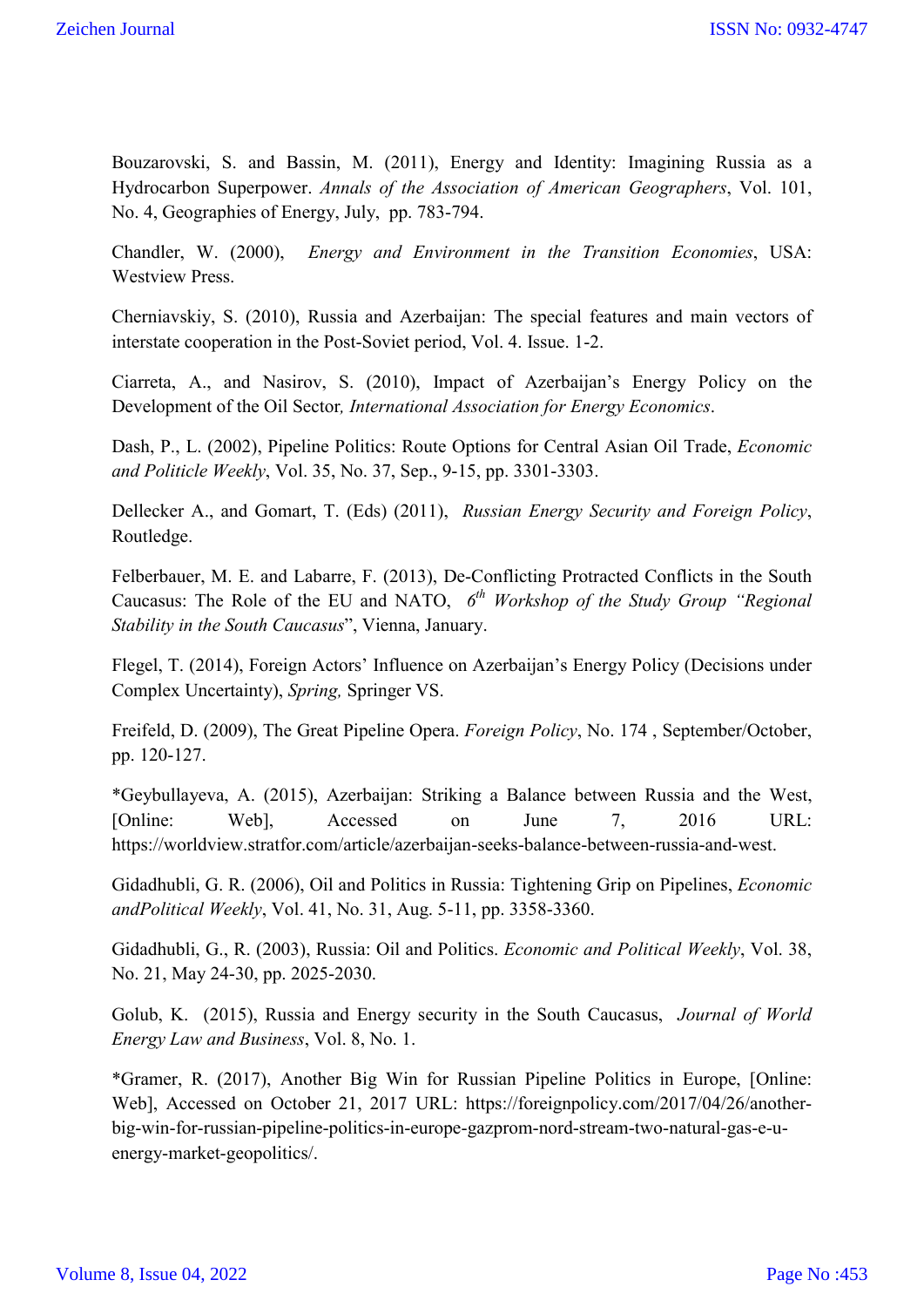\*Gramer, R. (2017), Russia's controversial European Gas Project is under fire, Again, [Online: Web], Accessed on May 21, 2017 URL: https://foreignpolicy.com/2017/05/10/russia-controversial-european-gas-project-under-fireagain-environment-energy-gazprom-nord-stream-two-pipeline-politics-geopolitics/.

Haslam, J. (2007), A Pipeline Runs Through It, *The National Interest*, No. 92 , Nov./Dec, pp. 73-79.

\*Hedge, (2017), Z. Putin's Master Stroke of Energy Diplomacy, [Online: Web], Accessed on May 31, 2017 URL: https://oilprice.com/Energy/Energy-General/Putins-Masterstroke-Of-Energy-Diplomacy.html.

Hedlund, S. (2014), *Putin's Energy Agenda (The Contradictions of Russia's Resource Wealth),* Rienner Publishers.

Hill, F. (2004), Pipelines in the Caspian Catalyst or Cure – all?, *Georgetown Journal of International Affairs*, Winter/Spring.

Hill, F. (2002), Russia: The 21<sup>st</sup> Century's Energy Superpower?, *The Brookings Review*, Vol. 20, No. 2, Spring*,* pp. 28-31.

Ibrahimov,(2013), R. Energy and Azerbaijan: History, Strategy and Cooperation, Baku.

\*Ibrahimov, R. (2014), .Russia's borders: Azerbaijan benefits from not offending its more powerful neighbour, [Online: Web], Accessed on July 22, 2017 URL: http://theconversation.com/russias-borders-azerbaijan-benefits-from-not-offending-its-morepowerful-neighbour-35221.

Iladi, E. (2017), Azerbaijan can help Europe become more energy independent, *Foreign Policy Journal,* May.

Ipek, P. (2009), Azerbaijan's Foreign Policy and Challenges for Energy Security, *Middle East Journal,* Vol. 63, No. 2, Spring, pp. 227-239.

\*Ismail, A. M. (2017), Why the Sharp Downturn in Russian-Azerbaijani Relations?, *Analytical Articles*, [Online: Web], Accessed on June 22, 2017 URL: https://www.cacianalyst.org/publications/analytical-articles/item/13456-why-the-sharpdownturn-in-russian-azerbaijani-relations?.html.

Ismayilov, R. (2017), Baku banks on independent energy policy, *Center for Security Studies.*

\*Israfilbayova, S. (2018), Russia, Azerbaijan discuss cooperation in energy sector, [Online: Web], Accessed on July 22, 2017 URL: https://www.azernews.az/oil\_and\_gas/127451.html.

Jamalov, R. and Alizada, T. (2015), Energy Security and Energy Union perspectives for Azerbaijan. *CESD Researchers Group*, Baku.

\*Jarosiewicz, A. (2016), In the clutches of the Kremlin: Azerbaijan's security policy, [Online: Web], Accessed on July 20, 2016 URL: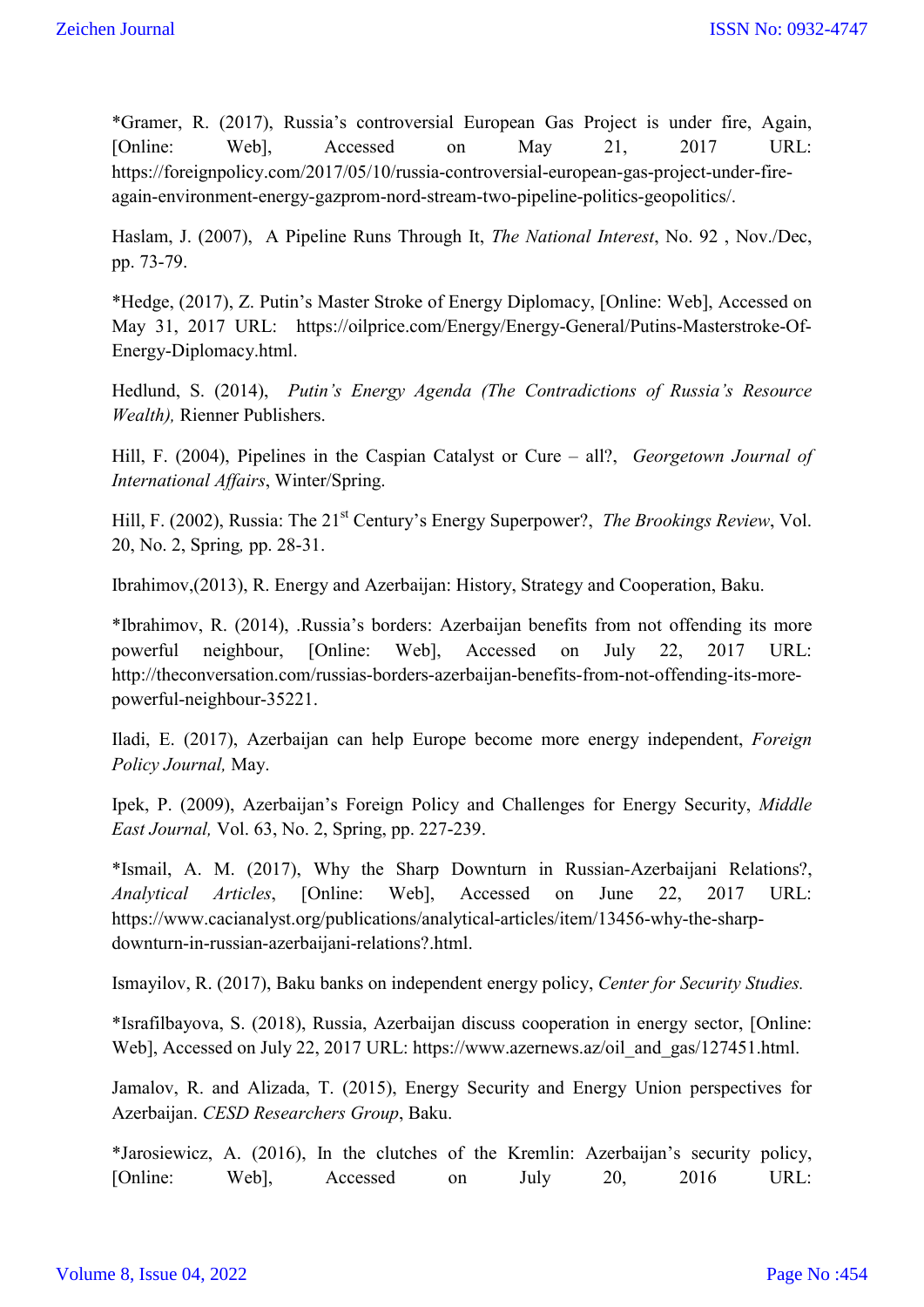https://www.osw.waw.pl/en/publikacje/osw-commentary/2016-09-14/clutches-kremlinazerbaijans-security-policy.

\*Jensen, D. N. (2013), Putin Brings Disappointment Back from Baku, [Online: Web], Accessed on January 12, 2018 URL: https://imrussia.org/en/politics/538-putin-bringsdisappointment-back-from-baku.

Kalehsar S., O. (2016), Iran-Azerbaijan Energy Relations in the Post-Sanctions Era, *Middle East Policy*, Vol. XXIII, No. 1, Spring.

Kalicki, H., J. (2000), Oil on the Silk Road, *The World Today*, Vol. 56, No. 8/9, Aug.-Sep., pp. 27-28.

Kamrava, M. (2001), State-Building in Azerbaijan: The Search for Consolidation, *Middle East Journal*, Vol. 55, No. 2, Spring, pp. 216-236.

Kanet, R. E. (2009), Russia and the European Union: The US impact on the relationship, *Jean Monnet/Robert Schuman Paper Series*, Vol. 9, No. 2, January.

\*Karagiannis, E. (2002), Energy and Security in the Caucasus, [Online: Web], Accessed on January 19, 2018 URL: https://www.amazon.com/Energy-Security-Caucasus-Emmanuel-Karagiannis/dp/0415515289.

Kardas, S. (2011-12), Turkey-Russia energy relations: The limits of forging cooperation through economic interdependence, Charting the new Turkish foreign policy, *International Journal*, Vol. 67, No. 1, Winter, pp. 81-100.

Kjaernet, H. (2009).The Energy Dimension of Azerbaijani-Russian Relations: Maneuvering for Nagorno-Karabakh, *Russian Analytical Digest*, March.

\*Komakhia, M. (2017). Growth of Military spending and Relations with Russia: Azerbaijan trying to Gain Advantage over Armenia, [Online: Web], Accessed on February 10, 2018 URL: https://www.gfsis.org/blog/view/752.

\*Korda, M. (2015), Regional Cooperation in the South Caucasus: Reality or A Pipe Dream?, [Online: Web], Accessed on January 2, 2018 URL: http://natoassociation.ca/regionalcooperation-in-the-south-caucasus-reality-or-a-pipe-dream/

Korkut, H. and Preljevic, H. (2017), NATO's New Energy Security Role in Azerbaijan: Balancing the Interest between West and Russia, *Journal of Political Science*.

Korybko, A. (2017), Russia's Iranian Energy Deal Killed Four Birds with One Stone, November.

Kubicek, P. (2004), Russian Energy Policy in the Caspian Basin, *World Affairs*, Vol. 166, No. 4, Spring, pp. 207-217.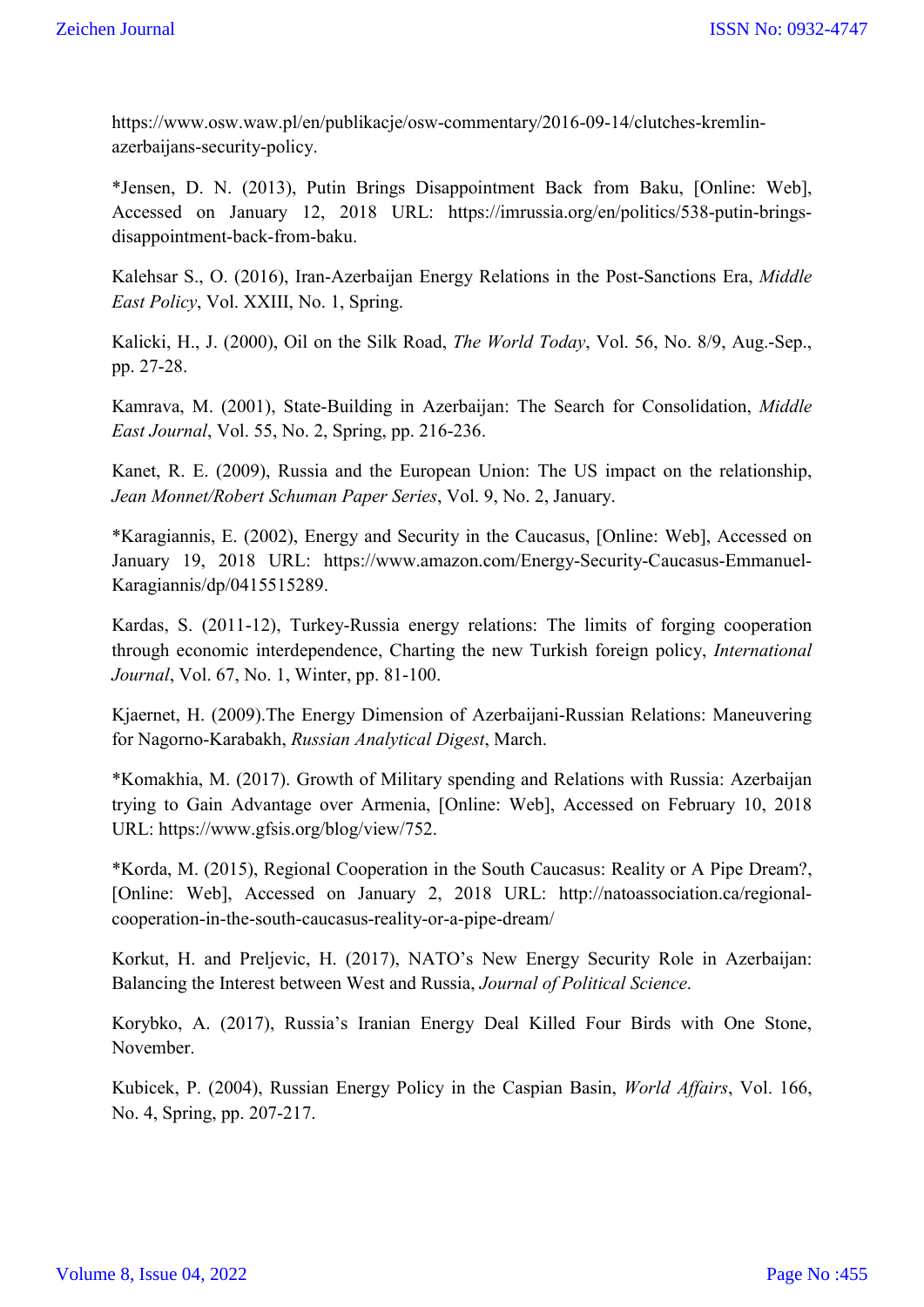\*Kuchins C., A. and Mankoff, J. (2016), The South Caucasus in a reconnecting Eurasia, [Online: Web], Accessed on March 24, 2018 URL: https://www.csis.org/analysis/southcaucasus-reconnecting-eurasia.

Kuniholm, R. B. (2000), The Geopolitics of the Caspian Basin, *Middle East Journal*, Vol. 54, No. 4, Autumn, pp. 546-571.

Kuzemko, C., Belyi, A., Goldthau, A. and Keating, M. (Eds.), (2012), *Dynamics of Energy Governance in Europe and Russia,* Palgrave Macmillan.

Laurila, J. and Singh, R. (2001), Sequential Reform Strategy: The Case of Azerbaijan, *Russian and EastEuropean Finance and Trade*, Vol. 37, No. 3, May-Jun., pp. 25-76.

\*Mahapatra, Aurobinda, D. (2013), Russia and Azerbaijan on a new page of cooperation, [Online: Web], Accessed on December 22, 2017 URL: https://www.rbth.com/world/2013/08/14/russia and azerbaijan on a new page of coopera tion\_28459.

Makhanov, K. (2017), The Role of Location in the Regional Economic Growth of Russia, *Economy*, *Finance and Energy Research Group*, August.

Mann, J. (2009), Russia's Policy Towards OPEC, *Middle Eastern Studies*, Vol. 45, No. 6, November pp. 985-1005.

Matlary, H., J. (1997), Energy Policy in the European Union, Macmillan Press Ltd.

Mehdiyoun, K. (2000), Ownership of Oil and Gas Resources in the Caspian Sea, *The AmericanJournal of International Law*, Vol. 94, No. 1, Jan., pp. 179-189.

\*Mihalache, A. E. (2014).South Stream is dead, Long Live South Stream, [Online: Web], Accessed on August 18, 2017 URL: http://energypost.eu/south-stream-dead-long-live-southstream/.

Morozova, I. (2005), Contemporary Azerbaijan Historiography on the Problem of "Southern Azerbaijan" after World War II, *Iran and the Caucasus*, Vol. 9, No. 1, pp. 85-120.

Morse, L. E. and Richard, J. (2002), The Battle for Energy Dominance, *Foreign Affairs*, Vol. 81, No. 2, Mar.-Apr. pp. 16-31.

\*Mufson, S. (2006), Politics of the Pipelines, [Online: Web], Accessed on August 8, 2017 URL:

http://www.washingtonpost.com/wpdyn/content/article/2006/07/10/AR2006071001218.html? noredirect=on

Newnham, R. Oil (2011), Carrots and Sticks: Russia's energy resources as a foreign policy tool, *Journal of Eurasian Studies*, Vol. 2, Issue. 2, July, pp. 134-143.

Nuriyev, E. (2015).Russia, the EU and the Caspian Pipeline Gambit, *Journal of Energy Security*, September.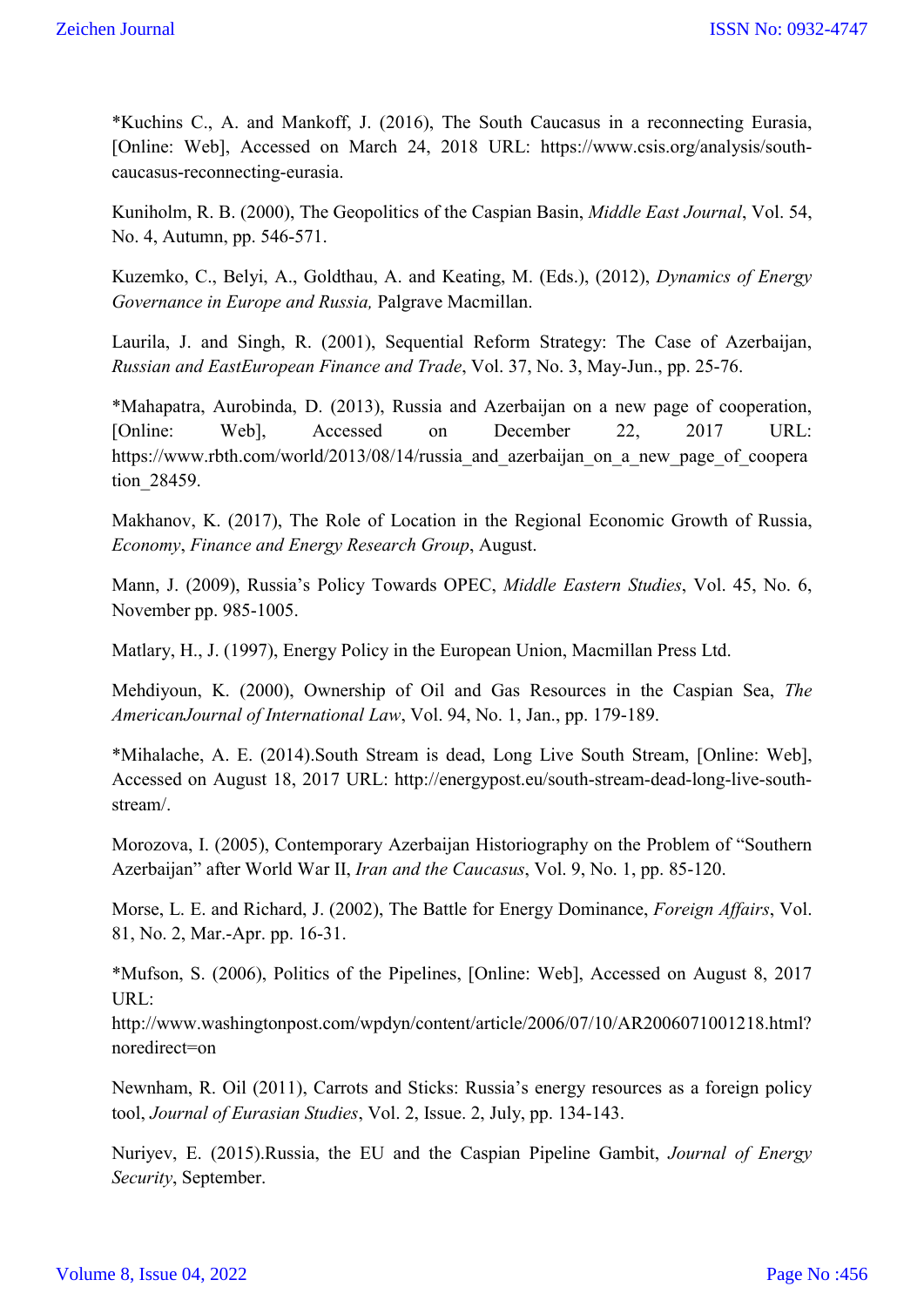O'Lear, S. and Gray, A.(2006), Asking the Right Questions: Environmental Conflict in the Case of Azerbaijan, *Area*, Vol. 38, No. 4, Dec., pp. 390-401.

O'Lear, S. (2007), Azerbaijan's Resource Wealth: Political Legitimacy and Public opinion, *The Geographical Journal*, Vol. 173, No. 3, Sep., pp. 207-223.

Overland, I., Kjaernet, H., and Kendall A. (2010), *Caspian Energy Politics (Azerbaijan, Kazakhstan and Turkmenistan),* London and New York: Routledge.

\*Pacher, A. (2016), Constructions from the South Caucasus: Pipelines and Khachkars, [Online: Web], Accessed on September 4 , 2017 URL: http://www.nouvelleeurope.eu/en/constructions-south-caucasus-pipelines-and-khachkars.

\*Pritchin, S. (2017), Russia's New Strategy for Caspian Relations, [Online: Web], Accessed on September 14 , 2016 URL: https://www.chathamhouse.org/expert/comment/russia-s-newstrategy-caspian-relations

\*Ramani, S. (2017), Why the Russia-Azerbaijan alliance is weaker than it looks, [Online: Web], Accessed on November 16 , 2017 URL: https://www.huffingtonpost.com/samuelramani/why-the-russiaazerbaijan- b 11608854.html.

Rasizade A. (2011), Azerbaijan's Prospects in Nagorno-Karabakh with the End of Oil Boom, *Iran andthe Caucasus*, Vol. 15, No. 1/2, Jubilee Volume, pp. 229-317

\*Reed, S. (2014), A Conduct for Russian Gas, Tangled in Europe's Conflicts, [Online: Web], Accessed on May 12, 2017URL: https://www.nytimes.com/2014/07/01/business/international/south-stream-pipeline-projectin-bulgaria-is-delayed.html.

Rich, P. B. (2010), *Crisis in the Caucasus: Russia, Georgia and the West,* Routledge (Taylor and Frances Group), London and New York.

Safi, I. and Aslanli, A. (2017), Russia-Azerbaijan relations after August 2008, *International Journal of Russian Studies*, Issue No. 6.

Sagheb, N. and Javadi, M. (1994), Azerbaijan's "Contract of the Century" finally signed with Western oil consortium, Winter.

Sakwa, R. (2008), New Cold War or twenty year crisis? Russia and International Politics, *International Affairs*.

\*Sakwa, R. (2014), The Politics of US and EU Sanctions on Russia's Energy Sector, [Online: Web], Accessed on November 26 , 2017 URL: https://www.e-ir.info/2014/08/15/thepolitics-of-us-and-eu-sanctions-on-russias-energy-sector/.

Sakwa, Richard and Mark Webber (1999), "The Commonwealth of Independent States (1999- 1998): Stagnation and Survival", *Europe Asia Studies,* 51(3): 379 – 415.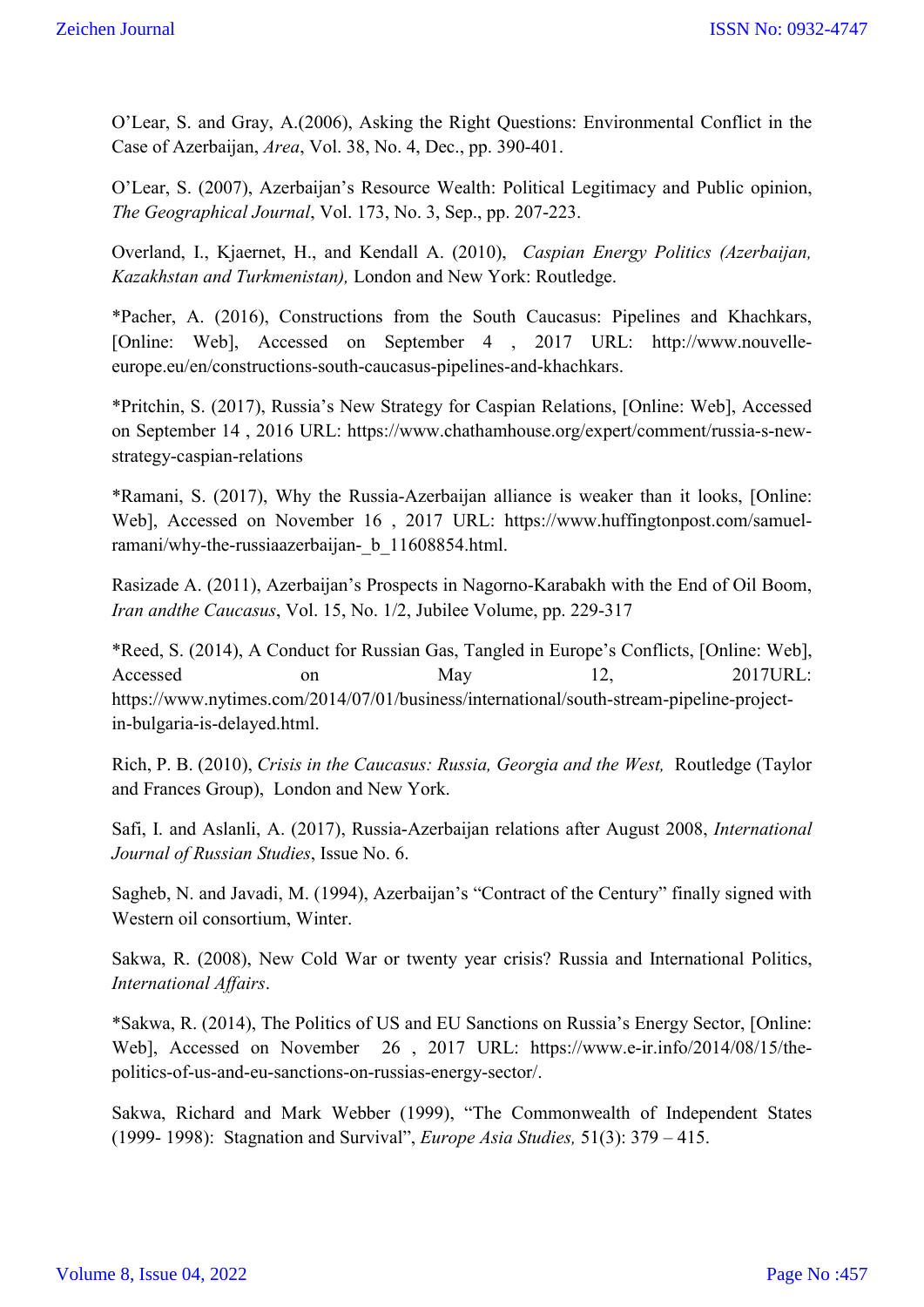\*Shaban, I. (2014), Contract of the Century, What has it done for Azerbaijan, [Online: Web], Accessed on April 16 , 2017 URL: http://www.visions.az/en/news/589/069c9584/.

Shelton, N. (2003), Azerbaijan: Environmental Conditions and Outlook, *Ambio*, Vol. 32, No. 4 , June, pp. 302-306.

Shiriyev, Z. (2017), Oil Price and Russian Pressure Put Azerbaijan's Strategic Gas Project at Risk, [Online: Web], Accessed on April 6, 2017 URL: http://www.visions.az/en/news/589/069c9584/

\*Simsek N. and Simsek A. H. (2016), Economics and Politics of Energy in Central Asia and Caucasus, [Online: Web], Accessed on July 27, 2016 URL: https://lisd.princeton.edu/projects/central-asia-and-caucasus.

Socor, V. (2013), Azerbaijan, Russia Turning New Page on Cooperation in Energy Sector. *Eurasian Daily Monitor*, Vol. 10, Issue. 152, August 15.

Starr, F. S. (1997), Power Failure: American Policy in the Caspian, *The National Interest*, No. 47 Spring, pp. 20-31.

\*Tariverdiyeva, E. (2016), Azerbaijan-Russia relations in positive trend, [Online: Web], Accessed on January 23, 2018 URL: https://en.trend.az/azerbaijan/politics/2666773.html.

Torbakov, I. (2006), Putin in Baku: Changes in Azeri-Russian Energy Relations on the horizon, *Eurasian Daily Monitor*, Vol. 3, Issue No. 38, Feb.

\*Tsurkov, M. and Zenyalova, L. (2018), Oil pumping via Baku – Novorossiysk pipeline continues, [Online: Web], Accessed on July 7, 2016 URL: https://en.trend.az/business/energy/2884990.html.

Human Rights Watch, *Azerbaijan: Seven Years of Conflict in Nagomo·Karabakh,* New York: Human Rights Watch, 1994.

\*Urchick, D. (2017), A Cost-Efficient Investment: Enhancing US-Azerbaijan Relations, [Online: Web], Accessed on June 27, 2017 URL: https://www.google.co.in/search?q=A+Cost-Efficient+Investment%3A+Enhancing+US-Azerbaijan+Relations%2C&oq=A+Cost-

Efficient+Investment%3A+Enhancing+USAzerbaijan+Relations%2C&aqs=chrome..69i57j6 9i64.853j0j7&sourceid=chrome&ie=UTF-8.

\*Vorotnikov, V. (2013), Azerbaijan Aims to Boost Output of Renewable Energy, [Online: Web], Accessed on June 17, 2016 URL: https://www.renewableenergyworld.com/articles/2013/08/azerbaijan-aims-to-boost-outputof-renewable-energy.html.

Waal de, T. (2002), Reinventing the Caucasus, *World Policy Journal*, Vol. 19, No. 1, Spring, pp. 51-59.